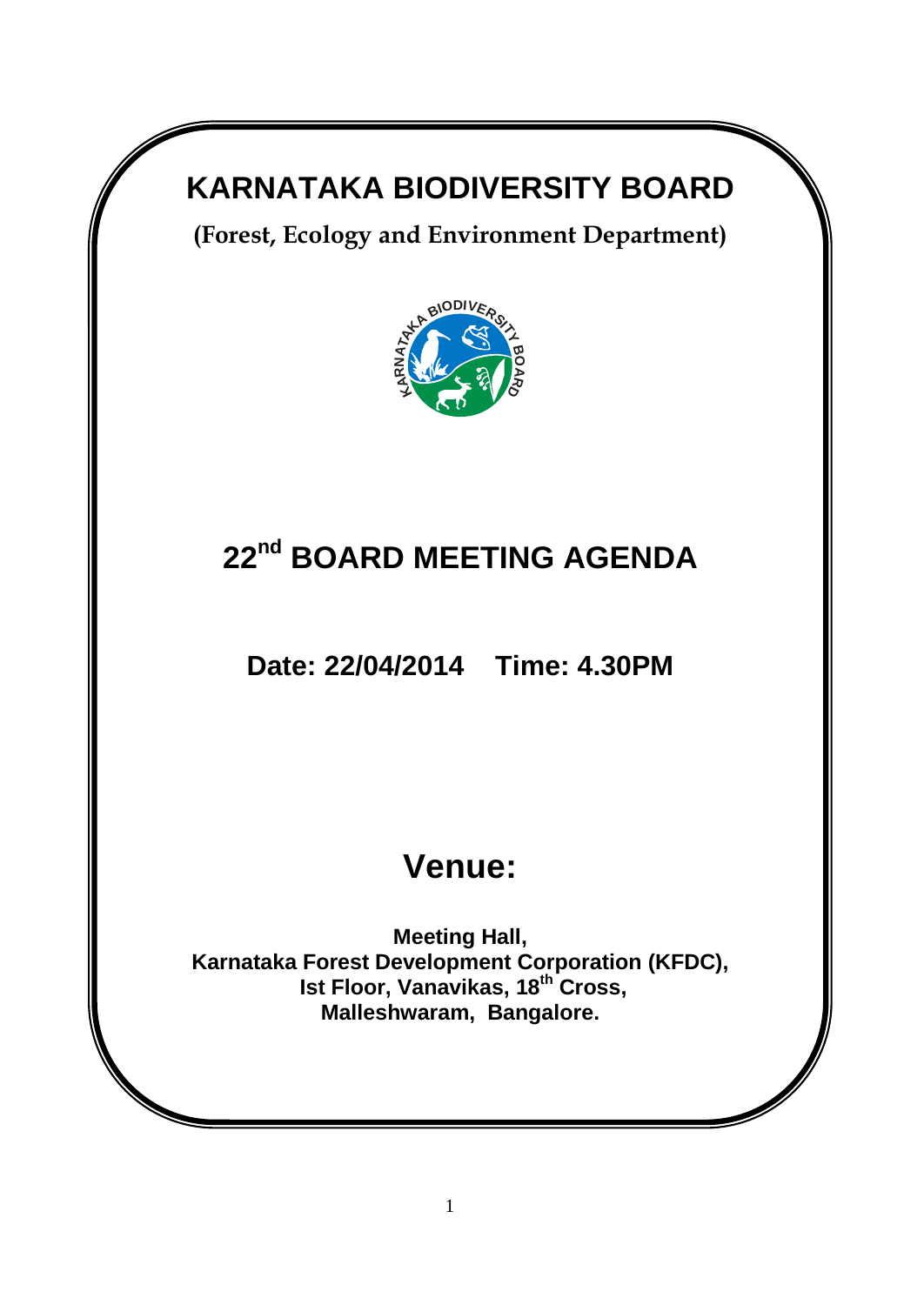# **KARNATAKA BIODIVERSITY BOARD 22 nd BOARD MEETING AGENDA**

# **INDEX**

| Sl.<br>N <sub>0</sub>   | <b>Subject</b>                                                                                                                                   | Page No     |
|-------------------------|--------------------------------------------------------------------------------------------------------------------------------------------------|-------------|
|                         | Agenda for 22 <sup>nd</sup> Board Meeting                                                                                                        | $1 - 33$    |
|                         | <b>Annexure</b>                                                                                                                                  |             |
| I.                      | Proceedings of the 21 <sup>st</sup> Board Meeting held on 21/02/2014                                                                             | 34-42       |
| $\mathbf{1}$            | Filling up of staff vacancies in Karnataka Biodiversity Board.                                                                                   | 43-44       |
| $\overline{2}$          | Project on Conservation and Utilization of Deep water Rice Genetic<br>Resources of the Varada River Course in the Western Ghats of<br>Karnataka. | 45-66       |
| $\overline{\mathbf{3}}$ | Protection of Nothapodytes nimmoniana, an anti cancer medicinal<br>plant.                                                                        | 67-72       |
| $\overline{\mathbf{4}}$ | <b>Formation of Technical Committees / Groups</b>                                                                                                | 73          |
| 5                       | <b>Karnataka Biodiversity Board Supporting Staff</b>                                                                                             | 74-80       |
| 6                       | Approval of Budget and Expenditure for the year 2013-2014 and 2014-<br>2015.                                                                     | 81-111      |
| $\overline{7}$          | Formation of Expert Committee to review the reports on various<br>Projects of the Research/Studies submitted by various agencies                 | 112-142     |
| 8                       | <b>Issues related to Access and Benefit Sharing (list of 190 items)</b>                                                                          | 143-145     |
| 9                       | Issues related to Access and Benefit Sharing (MP State Biodiversity<br><b>Board</b> - Act)                                                       | 146-149     |
| 10                      | Issues related to Access and Benefit Sharing (Incomplete reporting in<br>Form-1)                                                                 | $150 - 151$ |
| 11                      | <b>Travelling Allowance of KBB Employees (GOI Order Copy)</b>                                                                                    | 152-162     |
| 12                      | <b>Projects for French Government Finance</b>                                                                                                    | $163 - 164$ |
| 13                      | <b>Appointment of Legal Consultant.</b>                                                                                                          | 165 - 166   |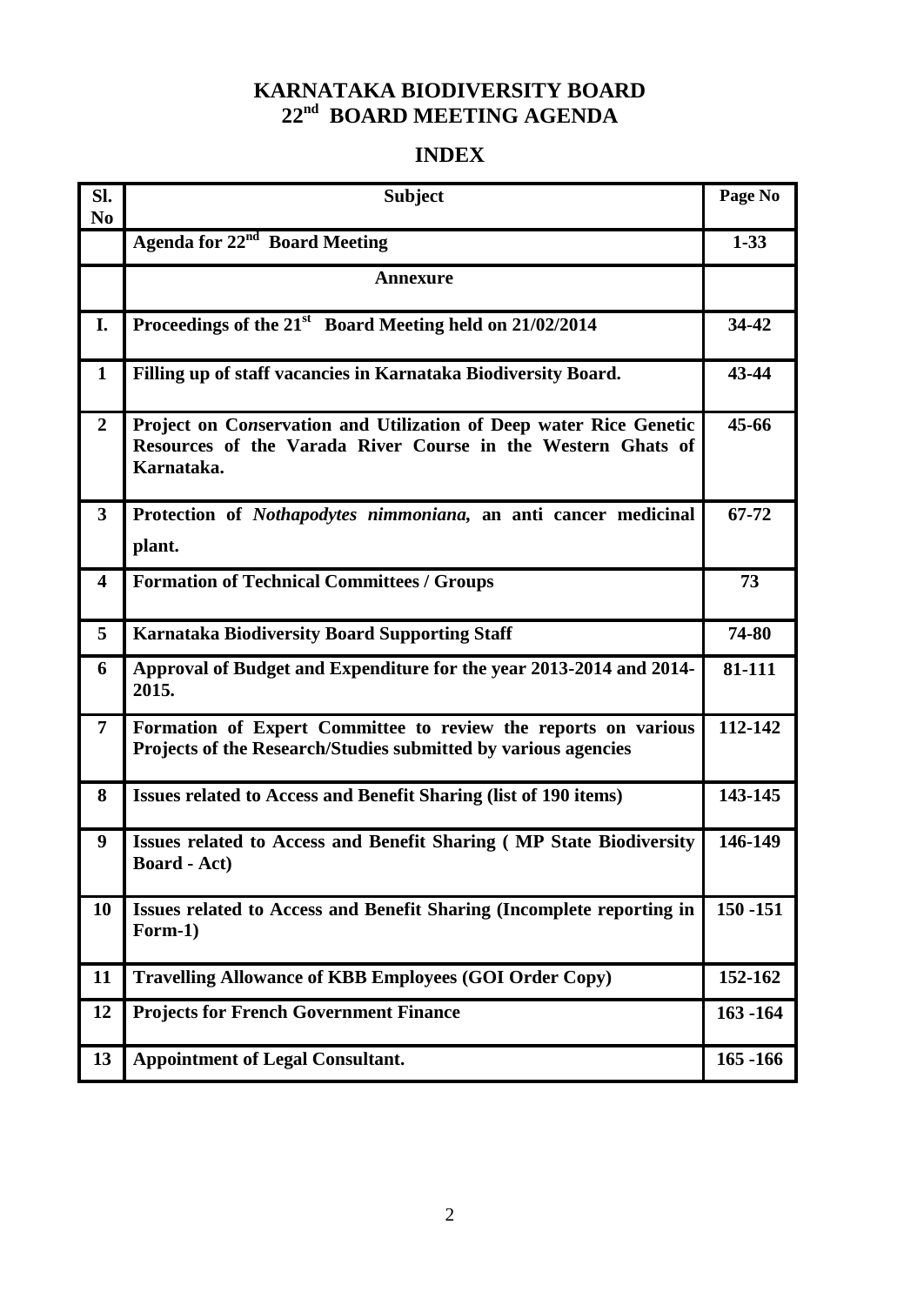# **Agenda Notes for the 22nd Board Meeting**

# 22/1: **Reading and recording of 21st Board Meeting**

The proceedings of the  $21<sup>st</sup>$  Board Meeting held on  $21/02/2014$  were communicated to all the members. And as there were no comments from the members, the proceeding may be adopted.

## **22/2: Action taken on 21st Board Meeting Proceedings.**

Action taken on proceedings of 21<sup>st</sup> Board Meeting is as below:

| Sl. No. | <b>Subject</b>      | Decision of the 21 <sup>st</sup> Board Meeting | <b>Action taken</b>           |
|---------|---------------------|------------------------------------------------|-------------------------------|
| 8/11    | Filling up of       | On further deliberations the Board             | As resolved, the draft joint  |
|         | staff vacancies     | Principal<br>Chief<br>felt<br>that<br>the      | Circular<br>was<br>sent<br>to |
|         | Karnataka<br>in     | Conservator of Forests (PCCF) may              | Secretary, (E&E), Dept of     |
|         | <b>Biodiversity</b> | not be the proper authority to                 | Forest,<br>Ecology<br>and     |
|         | Board.              | monitor the performance of Deputy              | Environment<br>for<br>needful |
|         |                     | Conservator of Forests (Social                 | action. A copy is placed as   |
|         |                     | Forestry), in so far as their activities       | (Annexure -1).                |
|         |                     | relating to the Biodiversity act, 2002         |                               |
|         |                     | are concerned, as they work under              |                               |
|         |                     | the control and supervision of Rural           |                               |
|         |                     | Development Department. It is,                 |                               |
|         |                     | therefore, appropriate that a circular         |                               |
|         |                     | jointly signed by the Additional               |                               |
|         |                     | Chief Secretary to Government,                 |                               |
|         |                     | Forest, Ecology & Environment                  |                               |
|         |                     | Department<br>and<br>the<br>Principal          |                               |
|         |                     | Secretary, RDPR Department is                  |                               |
|         |                     | issued authorizing suitable officers           |                               |
|         |                     | of the RDPR Department to monitor              |                               |
|         |                     | performance<br>of<br>the<br>Deputy             |                               |
|         |                     | (Social)<br>Conservator<br>of Forests          |                               |
|         |                     | Forestry) with respect<br>the<br>to            |                               |
|         |                     | Biodiversity Act, 2002. The Board              |                               |
|         |                     | also felt that it is difficult to get          |                               |
|         |                     | officers<br>suitable<br>from<br>various        |                               |
|         |                     | departments to work in Karnataka               |                               |
|         |                     | Biodiversity Board on deputation as            |                               |
|         |                     | these departments are themselves               |                               |
|         |                     | short of staff and no department               |                               |
|         |                     | agrees to spare the services of good           |                               |
|         |                     | and committed officers. It was                 |                               |
|         |                     | therefore decided that Karnataka               |                               |
|         |                     | Biodiversity Board should appoint              |                               |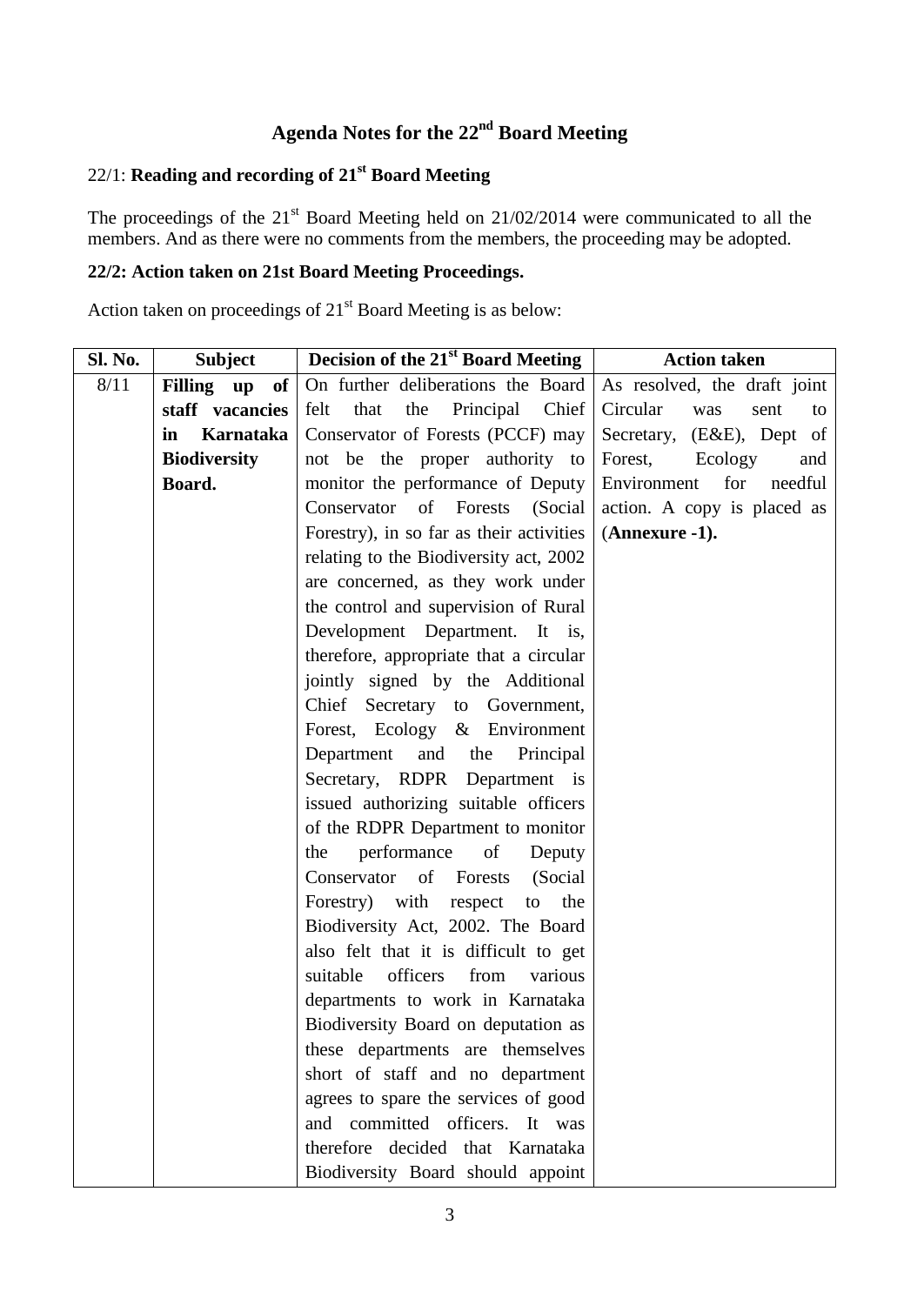| <b>Sl. No.</b> | <b>Subject</b>           | Decision of the 21 <sup>st</sup> Board Meeting                              | <b>Action taken</b> |
|----------------|--------------------------|-----------------------------------------------------------------------------|---------------------|
|                |                          | suitably experienced persons<br>on                                          |                     |
|                |                          | contract, whenever needed.                                                  |                     |
|                |                          | In view of the fact that the Deputy                                         |                     |
|                |                          | Conservator of Forests<br>(Social                                           |                     |
|                |                          | Forestry)<br>be<br>involved<br>are<br>to                                    |                     |
|                |                          | extensively in implementation of the                                        |                     |
|                |                          | Biodiversity<br>2002.<br>Act,<br>The                                        |                     |
|                |                          | Additional Chief Secretary, Forest,                                         |                     |
|                |                          | Ecology & Environment Department                                            |                     |
|                |                          | strongly contended that the Principal                                       |                     |
|                |                          | Secretary, RDPR Department should                                           |                     |
|                |                          | be a member on the Board. Hence a                                           |                     |
|                |                          | proposal should be submitted to the                                         |                     |
|                |                          | Government<br>accordingly,<br>and                                           |                     |
|                |                          | pending issue of Government orders,                                         |                     |
|                |                          | he should be associated with the                                            |                     |
|                |                          | Board as special invitee.                                                   |                     |
| 10/1           | <b>Establishment</b>     | After some discussion the Board                                             | <b>Noted</b>        |
|                | Dry<br>Zone<br>of        | noted the action taken in the matter.                                       |                     |
|                | <b>Biodiversity</b>      |                                                                             |                     |
|                | <b>Conservation</b>      |                                                                             |                     |
|                | site networks.           |                                                                             |                     |
| 12/22          | <b>Protection</b><br>of  | After<br>detailed<br>deliberations,<br>the                                  |                     |
|                | <b>Mangroves</b>         | Board felt that the Mangroves in                                            |                     |
|                |                          | Karnataka are covered under various                                         |                     |
|                |                          | regulations and hence Karnataka                                             | <b>Noted</b>        |
|                |                          | Biodiversity Board need not worry                                           |                     |
|                |                          | about their protection. The Secretary                                       |                     |
|                |                          | (Ecology & Environment) informed                                            |                     |
|                |                          | that the coastal zone regulations                                           |                     |
|                |                          | itself is sufficient to take care of the                                    |                     |
|                |                          | conservation<br>of<br>Mangroves<br>in                                       |                     |
|                |                          | Karnataka.                                                                  |                     |
| 13/11          | <b>Brinjal</b><br>Bt.    |                                                                             |                     |
|                | <b>Bt. Crop</b>          | After due deliberations, the Board<br>noted the action taken in the matter. | <b>Noted</b>        |
|                |                          |                                                                             |                     |
|                |                          |                                                                             |                     |
| 14/1           | <b>Removal</b><br>of     | After due deliberations, the Board                                          |                     |
|                | <b>of</b><br>the<br>some | noted the action taken on the subject.                                      | <b>Noted</b>        |
|                | from<br>species          |                                                                             |                     |
|                | the purview of           |                                                                             |                     |
|                | Section 40<br><b>of</b>  |                                                                             |                     |
|                | <b>Biological</b>        |                                                                             |                     |
|                | <b>Diversity</b><br>Act  |                                                                             |                     |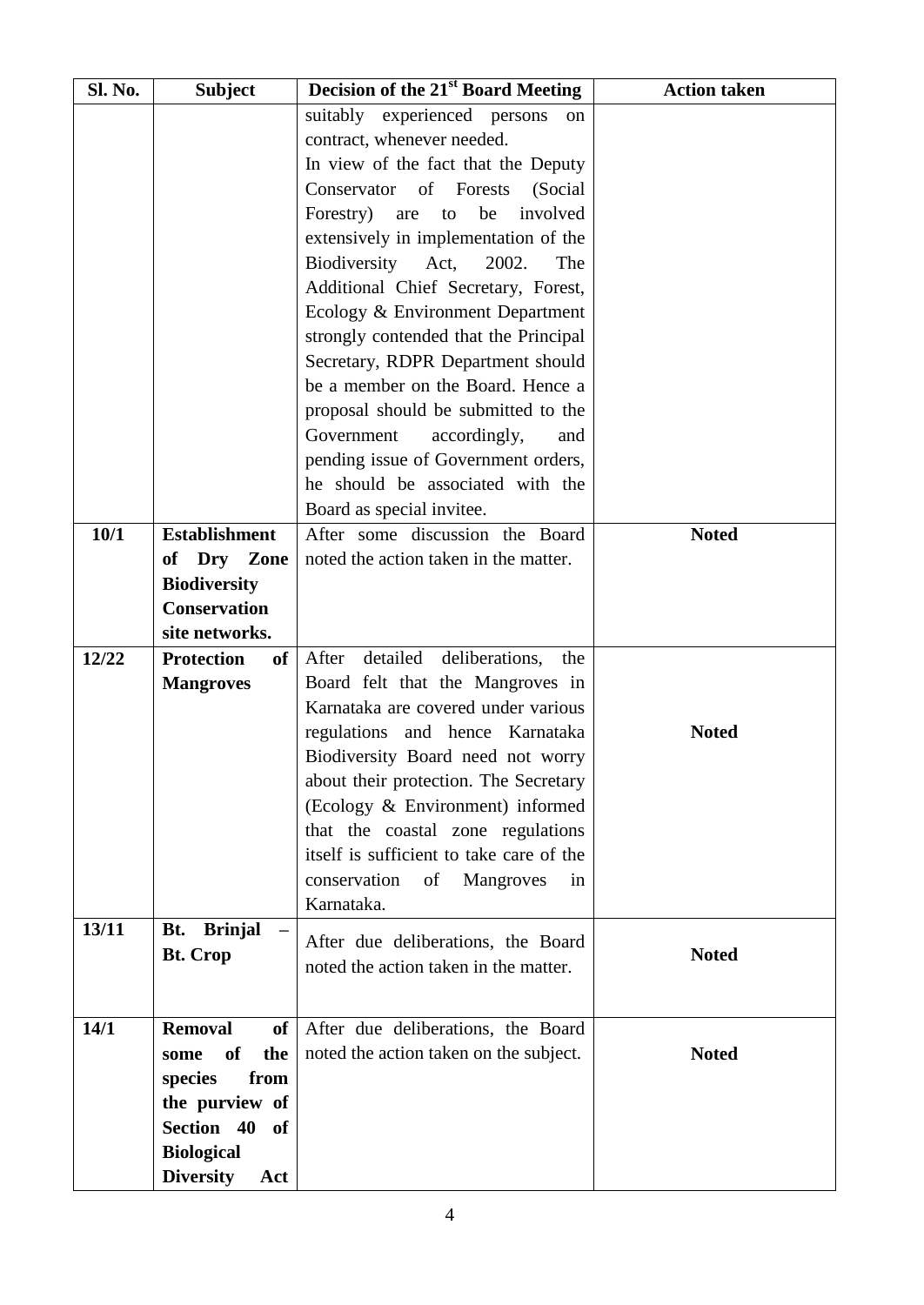| Sl. No. | <b>Subject</b>                                                                    | <b>Decision of the 21st Board Meeting</b>                                                                                                                                                                                                                                                                                                                                                                                                                                                                                                                                                                                                                                                                   | <b>Action taken</b>                                                                                                                                                                                                                                                                                                                                     |
|---------|-----------------------------------------------------------------------------------|-------------------------------------------------------------------------------------------------------------------------------------------------------------------------------------------------------------------------------------------------------------------------------------------------------------------------------------------------------------------------------------------------------------------------------------------------------------------------------------------------------------------------------------------------------------------------------------------------------------------------------------------------------------------------------------------------------------|---------------------------------------------------------------------------------------------------------------------------------------------------------------------------------------------------------------------------------------------------------------------------------------------------------------------------------------------------------|
|         | 2002.                                                                             |                                                                                                                                                                                                                                                                                                                                                                                                                                                                                                                                                                                                                                                                                                             |                                                                                                                                                                                                                                                                                                                                                         |
| Sl. No. | <b>Subject</b>                                                                    | Decision of the 21 <sup>st</sup> Board<br><b>Meeting</b>                                                                                                                                                                                                                                                                                                                                                                                                                                                                                                                                                                                                                                                    | <b>Action taken</b>                                                                                                                                                                                                                                                                                                                                     |
| 14/3    | <b>Declaring</b><br><b>Heritage Sites.</b>                                        | After detailed deliberations, the<br>Board noted the action taken on the<br>subject.                                                                                                                                                                                                                                                                                                                                                                                                                                                                                                                                                                                                                        | <b>Noted</b>                                                                                                                                                                                                                                                                                                                                            |
| 14/5    | <b>Declaring</b><br><b>Heritage Trees.</b>                                        | After due deliberations, the Board<br>noted the action taken on the<br>subject.                                                                                                                                                                                                                                                                                                                                                                                                                                                                                                                                                                                                                             | <b>Noted</b>                                                                                                                                                                                                                                                                                                                                            |
| 14/8    | <b>Protection</b><br>of<br><b>Estuaries</b>                                       | After due deliberations, the Board<br>noted the action taken on the<br>subject.                                                                                                                                                                                                                                                                                                                                                                                                                                                                                                                                                                                                                             | <b>Noted</b>                                                                                                                                                                                                                                                                                                                                            |
| 14/11   | Amendment to<br>Karnataka<br><b>Tree</b><br><b>Preservation</b><br>Act.           | After due deliberations, the action<br>taken was noted by the Board.                                                                                                                                                                                                                                                                                                                                                                                                                                                                                                                                                                                                                                        | <b>Noted</b>                                                                                                                                                                                                                                                                                                                                            |
| 14/13   | <b>Preparation of</b><br>district level<br><b>Action Plan on</b><br>Biodiversity. | After detailed deliberations it was<br>resolved that one model district<br>action plan on Biodiversity for<br>Chamarajnagar District may be<br>prepared jointly by Dr. M.H.<br>Swaminath and Dr. M.D. Subash<br>Chandran, member of the Board,<br>within a period of 3 months. They<br>may co-opt experts for the purpose,<br>if required. The<br>two<br>Board<br>members were also requested to<br>prepare a set of guidelines for<br>preparation of the District Action<br>Plans of Karnataka customizing the<br>National Biodiversity Strategies &<br>Action Plans (NBSAP) guidelines.<br>Dr. Swaminath and Dr. Subash<br>Chandran agreed to take up the<br>work and submit their report within<br>time. | As resolved, a letter has been<br>addressed<br>Dr.<br>to<br>M.H.Swaminath, IFS (Retd),<br>Member<br>of<br>the<br><b>Board</b><br>requesting him to take up the<br>work of<br>writing<br>model<br>District Level Action Plan on<br>Biodiversity<br>for<br>Chamarajanagar<br>District<br>jointly with Dr. M.D.Subash<br>Chandran, Member of the<br>Board. |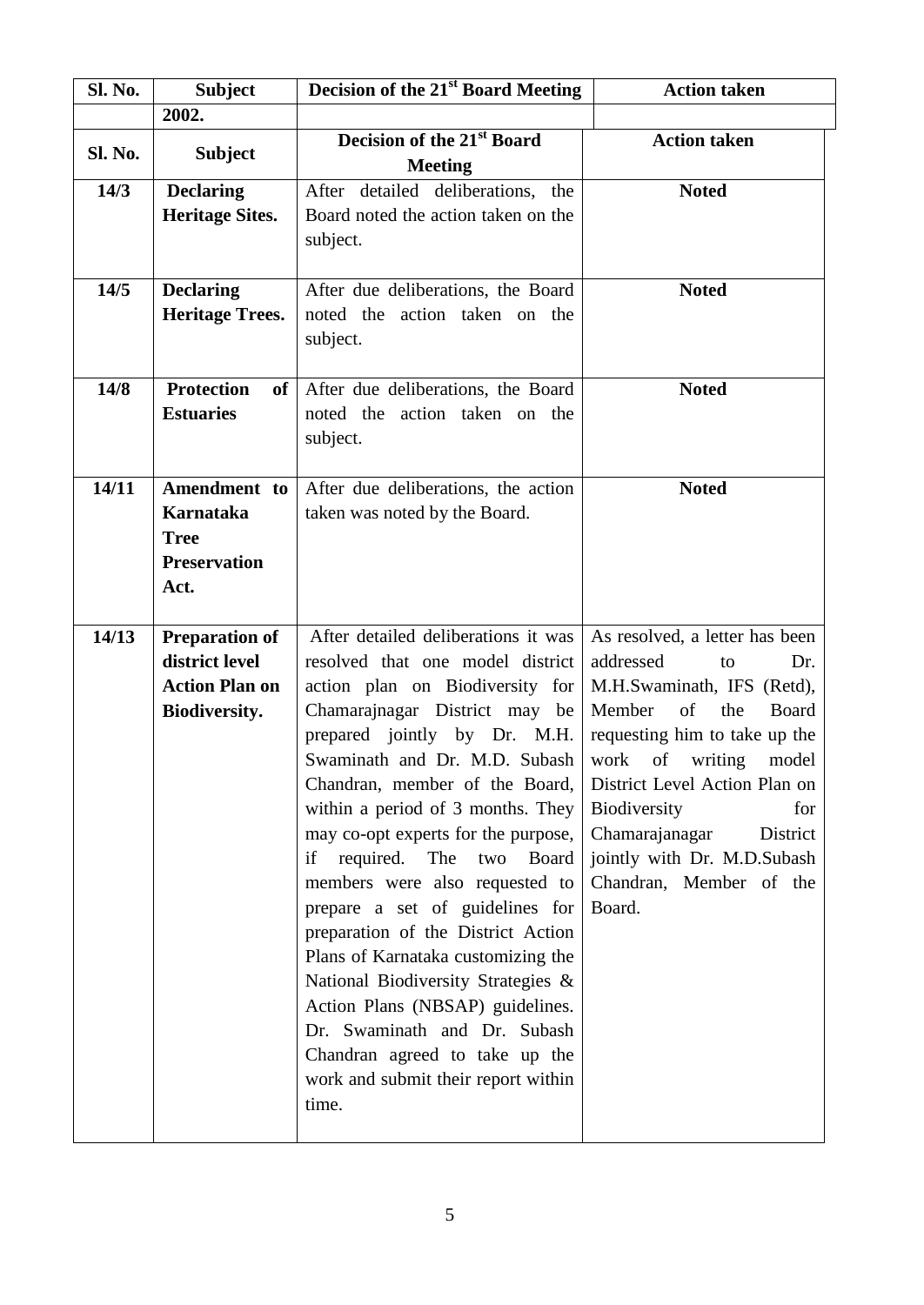| Sl. No. |                                     | Decision of the 21 <sup>st</sup> Board   | <b>Action taken</b>                       |
|---------|-------------------------------------|------------------------------------------|-------------------------------------------|
|         | <b>Subject</b>                      | <b>Meeting</b>                           |                                           |
| 14/14   | <b>Project</b><br>proposal          | The action taken in the matter was       |                                           |
|         | on Establishment                    | explained by the Member Secretary        |                                           |
|         | of Herbarium and                    | and after due deliberations the same     |                                           |
|         | <b>Botanical</b><br>a               | was noted by the Board.                  | <b>Noted</b>                              |
|         | <b>Museum of Plants</b>             |                                          |                                           |
|         | the<br>Western<br>of                |                                          |                                           |
|         | <b>Ghats in Pilukula</b>            |                                          |                                           |
|         | <b>Nisarga</b><br><b>Dhama</b>      |                                          |                                           |
|         | Society $(R)$                       |                                          |                                           |
| 14/16   | <b>Project</b><br>proposal          | The Board noted that the subject is      | Details of action taken at S.             |
|         | <b>of</b><br><b>Baseline</b>        | taken up in the agenda no. 21/22         | No. 21/22                                 |
|         | profiling<br><sub>of</sub>          |                                          |                                           |
|         | <b>Cultural-Heritage</b>            |                                          |                                           |
|         | <b>Biodiversity</b>                 |                                          |                                           |
|         | <b>Resources</b><br>in              |                                          |                                           |
|         | select Eco-zones of                 |                                          |                                           |
|         | Karnataka.                          |                                          |                                           |
| 15/1    | <b>Declaration</b><br><sub>of</sub> | After<br>detailed<br>discussions,<br>the |                                           |
|         | <b>Natural Heritage</b>             | Board resolved that Hosagunda            |                                           |
|         | <b>Site</b>                         | sacred groove in Sagar taluk need        |                                           |
|         |                                     | not be declared as a Biodiversity        |                                           |
|         |                                     | Heritage Site. The Board further         |                                           |
|         |                                     | cautioned that ample precautions         |                                           |
|         |                                     | should be taken before declaring         | <b>Noted</b>                              |
|         |                                     | any site as Biodiversity Heritage        |                                           |
|         |                                     | Site. All the concerned stakeholders     |                                           |
|         |                                     | should be consulted and they must        |                                           |
|         |                                     | protection<br>its<br>assure<br>and       |                                           |
|         |                                     | conservation<br>of<br>the<br>proposed    |                                           |
|         |                                     | Site<br>Biodiversity<br>Heritage<br>in   |                                           |
|         |                                     | perpetuity. The stakeholders or the      |                                           |
|         |                                     | Biodiversity<br>concerned                |                                           |
|         |                                     | Committee<br>should<br>Management        |                                           |
|         |                                     | also indicate as to how the financial    |                                           |
|         |                                     | requirements of maintaining the          |                                           |
|         |                                     | proposed Biodiversity Heritage Site      |                                           |
|         |                                     | will be met with before any such         |                                           |
|         |                                     | proposal is placed before the Board      |                                           |
|         |                                     | for consideration.                       |                                           |
| 15/2    | <b>Declaration</b><br><sub>of</sub> | After due deliberations, the Board       | project<br>proposal<br>$\mathbf{A}$<br>on |
|         | <b>Agro Biodiversity</b>            | resolved that the matter should be       | "Conservation and Utilization             |
|         | <b>Heritage Site.</b>               | placed before Board again with           | of Deep Water Rice Genetic                |
|         |                                     | report of the expert committee on        | Resources<br>of<br>the<br>Varada          |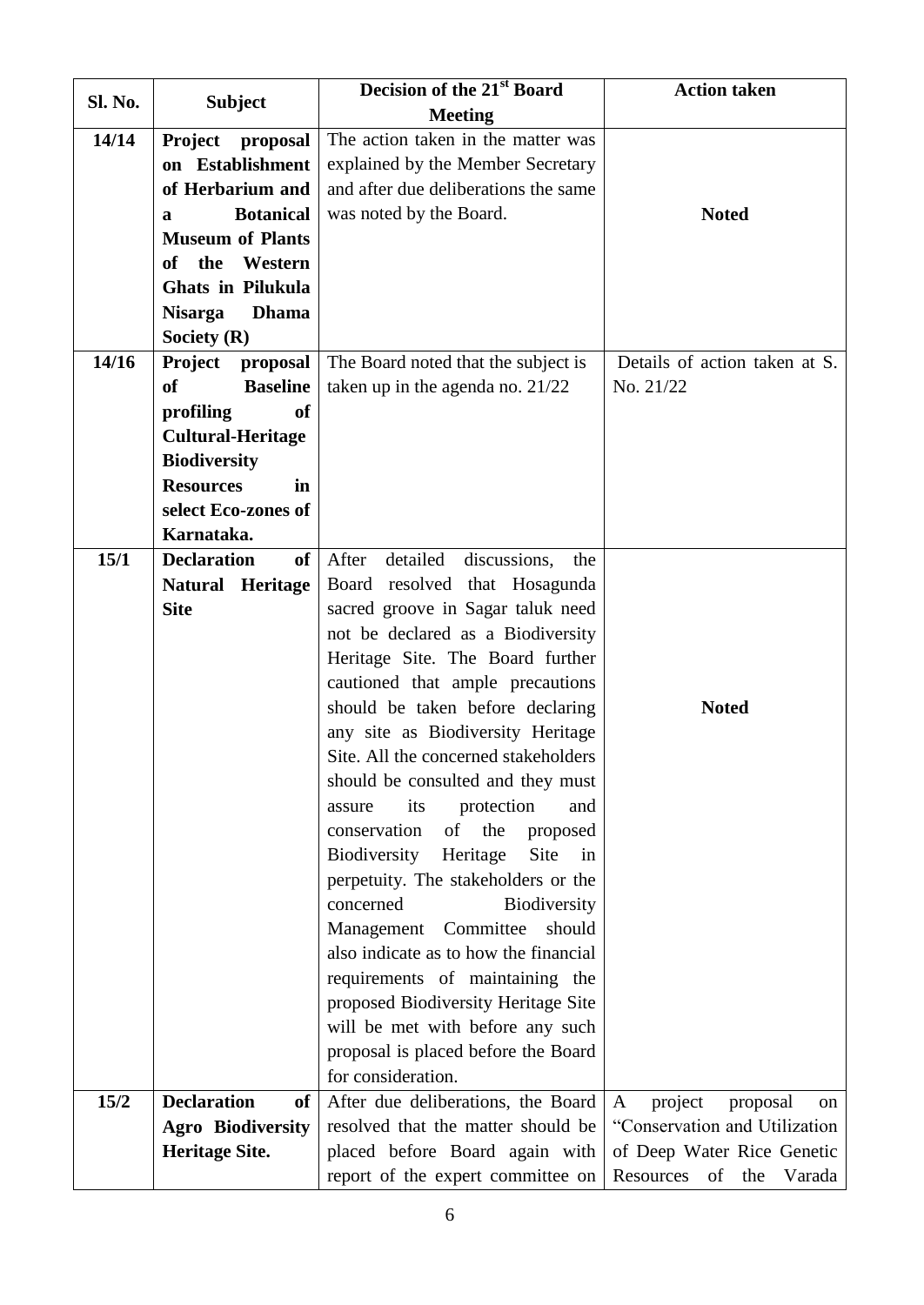|         |                                 | Decision of the 21 <sup>st</sup> Board                                  | <b>Action taken</b>                |
|---------|---------------------------------|-------------------------------------------------------------------------|------------------------------------|
| Sl. No. | <b>Subject</b>                  | <b>Meeting</b>                                                          |                                    |
|         |                                 | declaration of Agro Biodiversity                                        | River Course in the Western        |
|         |                                 | Heritage site.                                                          | Ghats of Karnataka" is to be       |
|         |                                 |                                                                         | discussed in the Board vide        |
|         |                                 |                                                                         | agenda No: $16/4$ .<br>After       |
|         |                                 |                                                                         | receiving the report of the        |
|         |                                 |                                                                         | scientist, this matter will be     |
|         |                                 |                                                                         | discussed<br>in<br>Agro            |
|         |                                 |                                                                         | Biodiversity<br>Expert             |
|         |                                 |                                                                         | Committee. Thereafter, it will     |
|         |                                 |                                                                         | be placed before the Board.        |
|         |                                 |                                                                         | This may be kept pending           |
|         |                                 |                                                                         | until such time.                   |
| 15/10   | <b>Integrated</b>               | The Board noted that the subject is                                     | Details of action taken at S.      |
|         | ecological                      | taken up in the agenda no. $21/22$ .                                    | No. 21/22                          |
|         | carrying capacity               |                                                                         |                                    |
|         | study of Uttara                 |                                                                         |                                    |
|         | Kannada District.               |                                                                         |                                    |
| 15/12   | <b>Declaration of Sri.</b>      | The Board noted that the matter is                                      |                                    |
|         | Lakshmikantha                   | pending with the Government.                                            |                                    |
|         | <b>Swamy, Medicinal</b>         | However,<br>the<br>Board<br>further                                     | <b>Noted</b>                       |
|         | Eco-park,<br>Devaragudda (Sri   | cautioned that very unique areas<br>only should be declared as heritage |                                    |
|         | giri),                          | sites and all precautions must be                                       |                                    |
|         | Padmanabhanaga                  | taken to ensure that the private                                        |                                    |
|         | r, Bangalore<br>as              | interests do not creep in.                                              |                                    |
|         | heritage site.                  |                                                                         |                                    |
|         |                                 |                                                                         |                                    |
|         |                                 |                                                                         |                                    |
| 16/1    | Establishment of                | The Board noted that the subject is                                     | Details of action taken at S.      |
|         | Zone<br>Dry                     | taken up in the agenda no. $21/22$ .                                    | No. 21/22                          |
|         | In-<br><b>Biodiversity</b>      |                                                                         |                                    |
|         | situ Conservation               |                                                                         |                                    |
|         | sites network.                  |                                                                         |                                    |
| 16/3    | <b>Declaration</b><br><b>of</b> | detailed<br>discussions,<br>After<br>the                                | The draft report of the project    |
|         | Mango Farm<br>as                | Board advised to place the matter                                       | on "Genetic diversity studies      |
|         | <b>Agro Biodiversity</b>        | before the expert committee for                                         | of the Mango Population in         |
|         | <b>Heritage Site.</b>           | opinion keeping in<br>mind<br>the                                       | Kirugavalu<br>Village<br>of        |
|         |                                 | feasibility of<br>maintaining<br>the                                    | Malavalli<br>taluk.'<br>was        |
|         |                                 | proposed site in perpetuity as it is                                    | submitted by Dr.<br>$\mathbf{R}$ . |
|         |                                 | on a private land.                                                      | Nandini,<br>Asst.<br>Professor,    |
|         |                                 |                                                                         | GKVK, UAS, Bangalore. It           |
|         |                                 |                                                                         | was discussed in the meeting       |
|         |                                 |                                                                         | of Expert Committee. She           |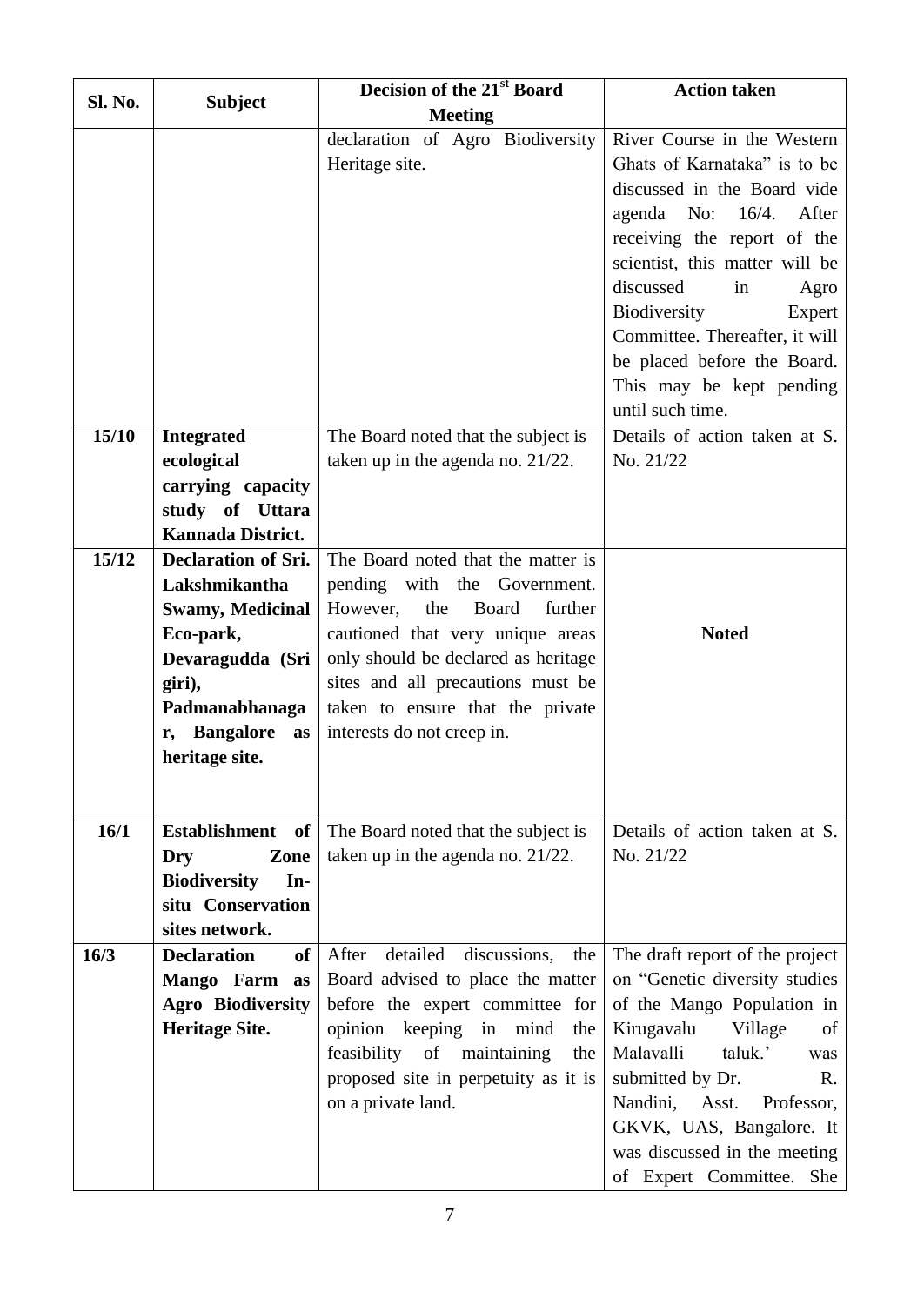|                |                                     | Decision of the 21 <sup>st</sup> Board   | <b>Action taken</b>                                       |
|----------------|-------------------------------------|------------------------------------------|-----------------------------------------------------------|
| <b>Sl. No.</b> | <b>Subject</b>                      | <b>Meeting</b>                           |                                                           |
|                |                                     |                                          | had agreed to give final report                           |
|                |                                     |                                          | within<br>month.<br>After<br>a                            |
|                |                                     |                                          | receiving the final report,                               |
|                |                                     |                                          | same will be placed before                                |
|                |                                     |                                          | the Agro Biodiversity Expert                              |
|                |                                     |                                          | Committee.<br>Thereafter,                                 |
|                |                                     |                                          | opinions of Committee will                                |
|                |                                     |                                          | be submitted to the Board for                             |
|                |                                     |                                          | necessary action.                                         |
| 16/3           | <b>Declaration</b><br><sub>of</sub> | detailed<br>discussions,<br>After<br>the | The draft report of the project                           |
|                | Mango Farm as                       | Board advised to place the matter        | on "Genetic diversity studies                             |
|                | <b>Agro Biodiversity</b>            | before the expert committee for          | of the Mango Population in                                |
|                | <b>Heritage Site.</b>               | opinion keeping in mind<br>the           | Kirugavalu<br>Village<br>of                               |
|                |                                     | feasibility of maintaining<br>the        | Malavalli<br>taluk.'<br>was                               |
|                |                                     | proposed site in perpetuity as it is     | submitted by Dr.<br>R.                                    |
|                |                                     | on a private land.                       | Nandini, Asst. Professor,                                 |
|                |                                     |                                          | GKVK, UAS, Bangalore. It                                  |
|                |                                     |                                          | was discussed in the meeting                              |
|                |                                     |                                          | of Expert Committee. She                                  |
|                |                                     |                                          | had agreed to give final report<br>After<br>within        |
|                |                                     |                                          | month.<br>$\mathbf{a}$                                    |
|                |                                     |                                          | receiving the final report,<br>same will be placed before |
|                |                                     |                                          | the Agro Biodiversity Expert                              |
|                |                                     |                                          | Committee.<br>Thereafter,                                 |
|                |                                     |                                          | opinions of Committee will                                |
|                |                                     |                                          | be submitted to the Board for                             |
|                |                                     |                                          | necessary action.                                         |
| 16/4           | <b>Project</b><br>on                | The Board advised that the project       | The matter was placed before                              |
|                | <b>Conservation and</b>             | should be evaluated by experts and       | the Technical Committee on                                |
|                | <b>Utilization</b><br>of            | thereafter placed before the Board       | 16.04.2014. The<br>projects                               |
|                | Deep water Rice                     | for a suitable decision.                 | submitted by Dr. Surendra,                                |
|                | <b>Genetic Resources</b>            |                                          | Senior Scientist, Agriculture                             |
|                | the<br><b>Varada</b><br><b>of</b>   |                                          | Research Station, Sirsi and                               |
|                | River Course in                     |                                          | Dr. M. Dushyant Kumar,                                    |
|                | the<br>Western                      |                                          | Associate<br>Professor,                                   |
|                | <b>Ghats</b><br><sub>of</sub>       |                                          | Agriculture College, Shimoga                              |
|                | Karnataka.                          |                                          | discussed.<br>Members<br>were                             |
|                |                                     |                                          | have advised that, the project                            |
|                |                                     |                                          | submitted by Dr. Surendra                                 |
|                |                                     |                                          | may be accepted. Since such                               |
|                |                                     |                                          | studies<br>requires<br>lot<br>of                          |
|                |                                     |                                          | information and involvement                               |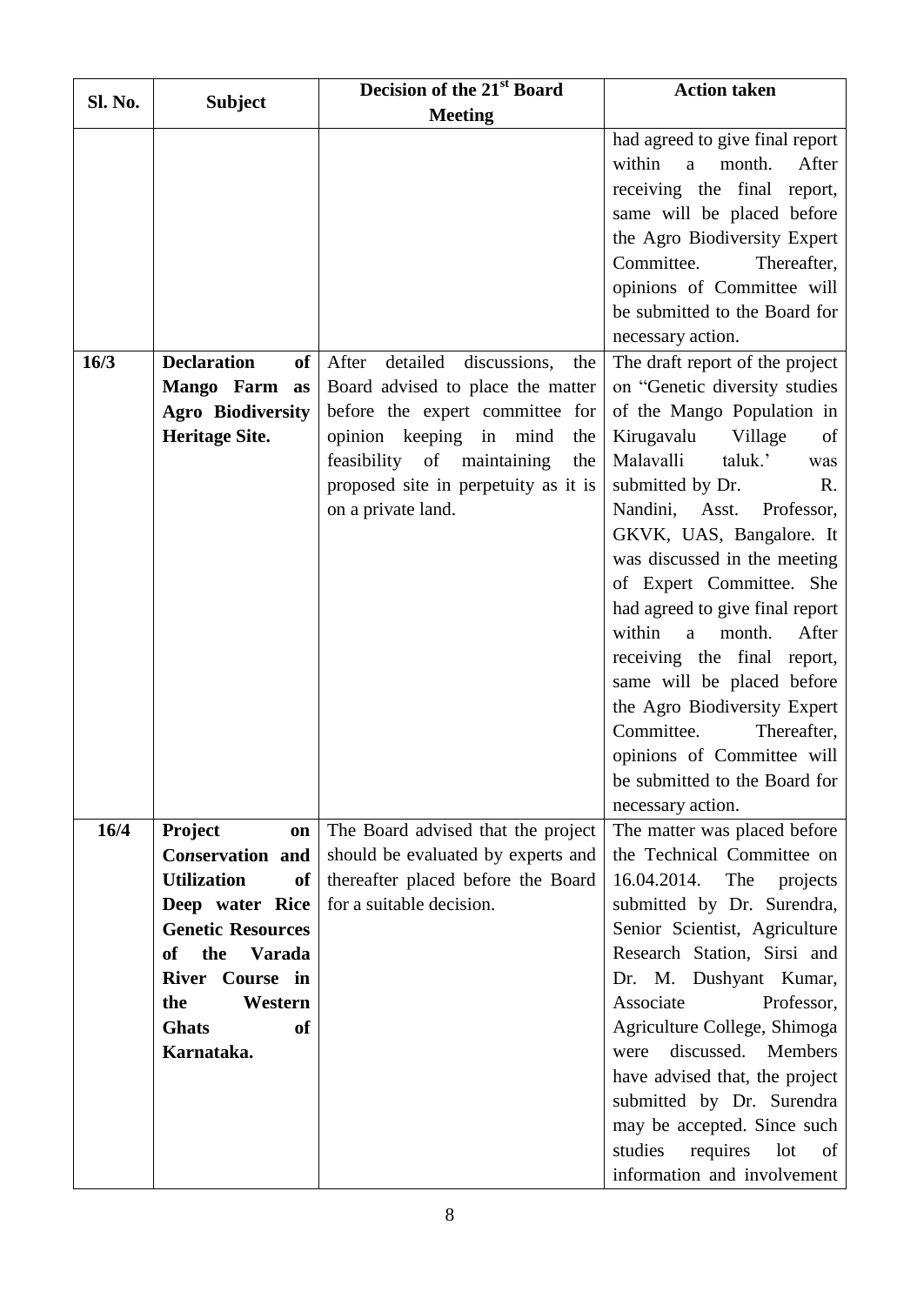| Sl. No. | <b>Subject</b>                     | Decision of the 21st Board                                   | <b>Action taken</b>              |
|---------|------------------------------------|--------------------------------------------------------------|----------------------------------|
|         |                                    | <b>Meeting</b>                                               |                                  |
|         |                                    |                                                              | of local people for preserving   |
|         |                                    |                                                              | seeds, the<br>members<br>the     |
|         |                                    |                                                              | suggested that, Dr. Dushyant     |
|         |                                    |                                                              | Kumar may be requested to        |
|         |                                    |                                                              | be part of the project. The      |
|         |                                    |                                                              | total cost of the project is Rs. |
|         |                                    |                                                              | 3,52,320.00/- and time period    |
|         |                                    |                                                              | is one year. $(Annexure – 2)$    |
|         |                                    |                                                              | The matter is placed before      |
|         |                                    |                                                              | the Board for approval of the    |
|         |                                    |                                                              | project.                         |
| 16/14   | <b>Annual</b><br>plan<br><b>of</b> | The action taken in the matter was                           |                                  |
|         | operation<br>for                   | noted by the Board.                                          | <b>Noted</b>                     |
|         | balance amount of                  |                                                              |                                  |
|         | Rs. 22.393 lakhs.                  |                                                              |                                  |
| 17/5    | <b>Developing</b><br>a             | The Board noted that the subject is                          | Details of action taken at S.    |
|         | <b>Web-based</b><br><b>Atlas</b>   | placed in agenda no. 21/22.                                  | No. 21/22                        |
|         | depicting<br>the                   |                                                              |                                  |
|         | spatial patterns of                |                                                              |                                  |
|         | the Biodiversity of<br>Karnataka.  |                                                              |                                  |
| 18/7    | <b>Project</b><br>proposal         | The Board noted that the subject is                          | Details of action taken at S.    |
|         | "Genetic<br>on                     | placed in agenda no. 21/22.                                  | No. 21/22                        |
|         | studies<br>diversity               |                                                              |                                  |
|         | <b>of</b><br>the<br><b>Mango</b>   |                                                              |                                  |
|         | plantation<br>in.                  |                                                              |                                  |
|         | Kirugavalu village                 |                                                              |                                  |
|         | of Malavalli taluk,                |                                                              |                                  |
|         | Mandya district".                  |                                                              |                                  |
| 19/6    | <b>Protection</b><br>of            | The Board noted the action taken in                          | As resolved, the Board may       |
|         | <b>Nothapodytes</b>                | the matter. Some of the members                              | take up the discussion for a     |
|         | nimmoniana,<br>an                  | pointed out that if there is demand                          | suitable<br>decision.            |
|         | anti<br>cancer                     | in the market; any species whether                           | $(Annexure-3)$                   |
|         | medicinal plant.                   | threatened or otherwise, will be                             |                                  |
|         |                                    | removed and sold. If there is a legal                        |                                  |
|         |                                    | ban on removal, such species are                             |                                  |
|         |                                    | removed stealthily and such a                                |                                  |
|         |                                    | harvest is bound to be unscientific.                         |                                  |
|         |                                    | Hence, it may be desirable in the                            |                                  |
|         |                                    | interest of conservation that the<br>demand<br>species<br>in |                                  |
|         |                                    | high<br>are<br>controlled<br>removed<br>$\&$<br>in<br>a      |                                  |
|         |                                    | sustainable manner by Government                             |                                  |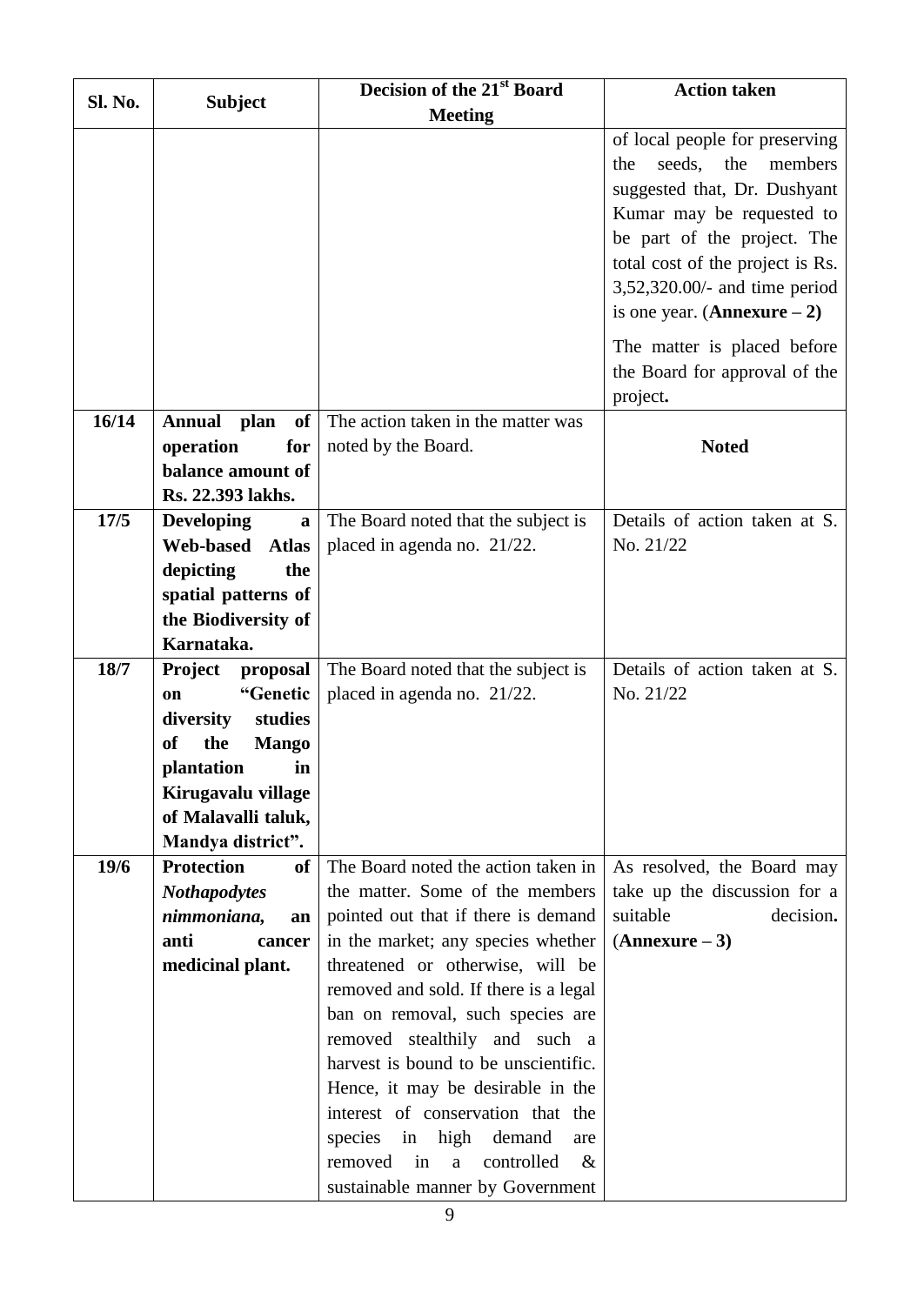|         |                                                                                                                                                                                                                                                                                                   | Decision of the 21 <sup>st</sup> Board                                                                                                                                                                                                                                                                                                                                                                                                                                              | <b>Action taken</b> |
|---------|---------------------------------------------------------------------------------------------------------------------------------------------------------------------------------------------------------------------------------------------------------------------------------------------------|-------------------------------------------------------------------------------------------------------------------------------------------------------------------------------------------------------------------------------------------------------------------------------------------------------------------------------------------------------------------------------------------------------------------------------------------------------------------------------------|---------------------|
| Sl. No. | <b>Subject</b>                                                                                                                                                                                                                                                                                    | <b>Meeting</b>                                                                                                                                                                                                                                                                                                                                                                                                                                                                      |                     |
|         |                                                                                                                                                                                                                                                                                                   | with<br>approved<br>agencies<br>simultaneous<br>encouragement for<br>cultivation of such species in<br>private lands. However, there were<br>views contrary to this opinion and<br>some other members felt that<br>authorized removal would be a<br>greater threat and may lead to<br>extinction of threatened species. In<br>view of the divided opinion in the<br>house, the matter was deferred for a<br>detailed consultation on the issue in<br>the next meeting of the Board. |                     |
| 19/7    | <b>Submission</b><br><sub>of</sub><br><b>Utilization</b><br><b>Certificate</b><br>and<br>vouchers for the<br>works on dry zone<br>in-situ<br>conservation sites<br>and<br><i>infrastructural</i><br>facilities<br>t <sub>o</sub><br><b>Biodiversity</b><br><b>Management</b><br><b>Committees</b> | The Board noted the action taken.                                                                                                                                                                                                                                                                                                                                                                                                                                                   | <b>Noted</b>        |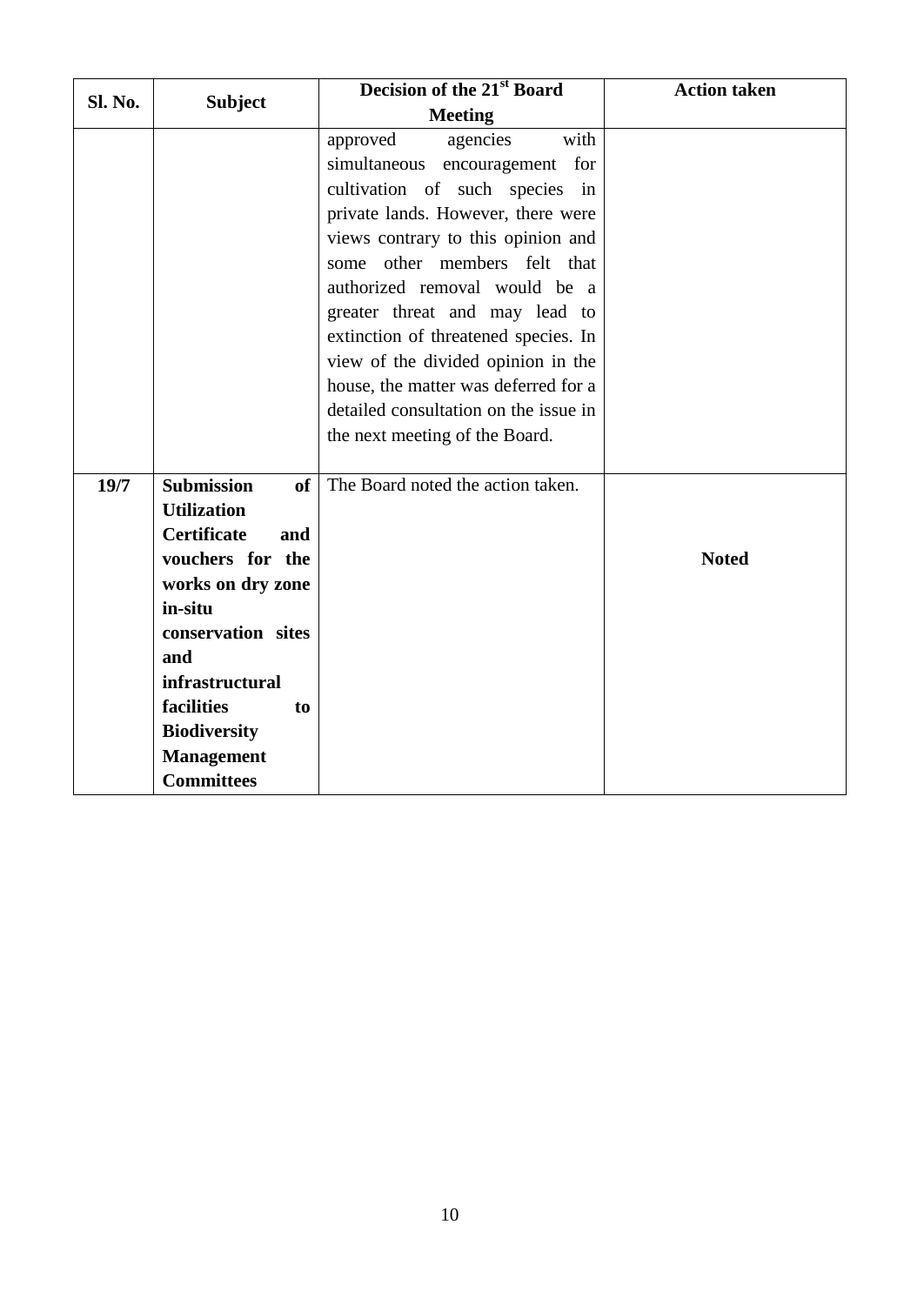|                |                                  | Decision of the 21 <sup>st</sup> Board   | <b>Action taken</b>                     |
|----------------|----------------------------------|------------------------------------------|-----------------------------------------|
| <b>Sl. No.</b> | <b>Subject</b>                   | <b>Meeting</b>                           |                                         |
| 20/2           | Provisions of BD                 | The Board deliberated the matter         | As resolved in the $21st$ Board         |
|                | Act 2002 and KBD                 | in detail. The Director of AYUSH         | Meeting letter was written on           |
|                | 2005<br><b>Rules</b><br>and      | department informed the Board            | 5 <sup>th</sup> March 2014 to Director, |
|                | <sub>of</sub><br>issue           | that his Department will extend          | Department Ayush requested              |
|                | manufacturing                    | full co-operation in this matter. A      | to cancel the license of such           |
|                | license<br><b>Bio</b><br>to      | committee,<br>comprising<br>of           | companies for violating the             |
|                | <b>based</b><br>resource         | members representing various             | provisions of the act.                  |
|                | industries (Form -               | associations of pharmaceutical           |                                         |
|                | 1)                               | industries<br>along<br>with<br>drug      | Reply is awaited from the               |
|                |                                  | from<br><b>AYUSH</b><br>controller       | Director of Ayush.                      |
|                |                                  | Department<br>Deputy<br>and              |                                         |
|                |                                  | Conservator of Forests, Karnataka        |                                         |
|                |                                  | Biodiversity Board is formed to          |                                         |
|                |                                  | advise the Board on use of bio-          |                                         |
|                |                                  | resources under Section 7 of             |                                         |
|                |                                  | Biodiversity Act, 2002. He further       |                                         |
|                |                                  | assured that companies using bio-        |                                         |
|                |                                  | shall<br>be<br>asked<br>resources<br>to  |                                         |
|                |                                  | comply with the requirement of           |                                         |
|                |                                  | the Biodiversity Act, 2002. The          |                                         |
|                |                                  | advised<br>the<br>Member<br><b>Board</b> |                                         |
|                |                                  | Secretary, Karnataka Biodiversity        |                                         |
|                |                                  | Board to keep a close contact with       |                                         |
|                |                                  | the Director, AYUSH department           |                                         |
|                |                                  | and use his support in obtaining         |                                         |
|                |                                  | the required information under the       |                                         |
|                |                                  | Biodiversity Act, 2002 for further       |                                         |
|                |                                  | needful action.                          |                                         |
|                |                                  |                                          |                                         |
| 20/6           | 2 <sub>nd</sub><br><b>Indian</b> | The Board noted the action taken.        | <b>Noted</b>                            |
|                | <b>Biodiversity</b>              |                                          |                                         |
|                | <b>Congress</b><br>in            |                                          |                                         |
|                | December 2012.                   |                                          |                                         |
|                |                                  |                                          |                                         |
| 21/1           | <b>Board Constitution</b>        | The contents of the Government           | <b>Noted</b>                            |
| (a)            |                                  | order were noted by the Board.           |                                         |
| 21/1           | <b>Appointment</b><br><b>of</b>  |                                          | <b>Noted</b>                            |
| <b>(b)</b>     | <b>Chairman</b><br>to            | The Board noted the contents of          |                                         |
|                | <b>Karnataka</b>                 | the Government order regarding           |                                         |
|                | <b>Biodiversity Board.</b>       | the appointment of the Chairman.         |                                         |
|                |                                  |                                          |                                         |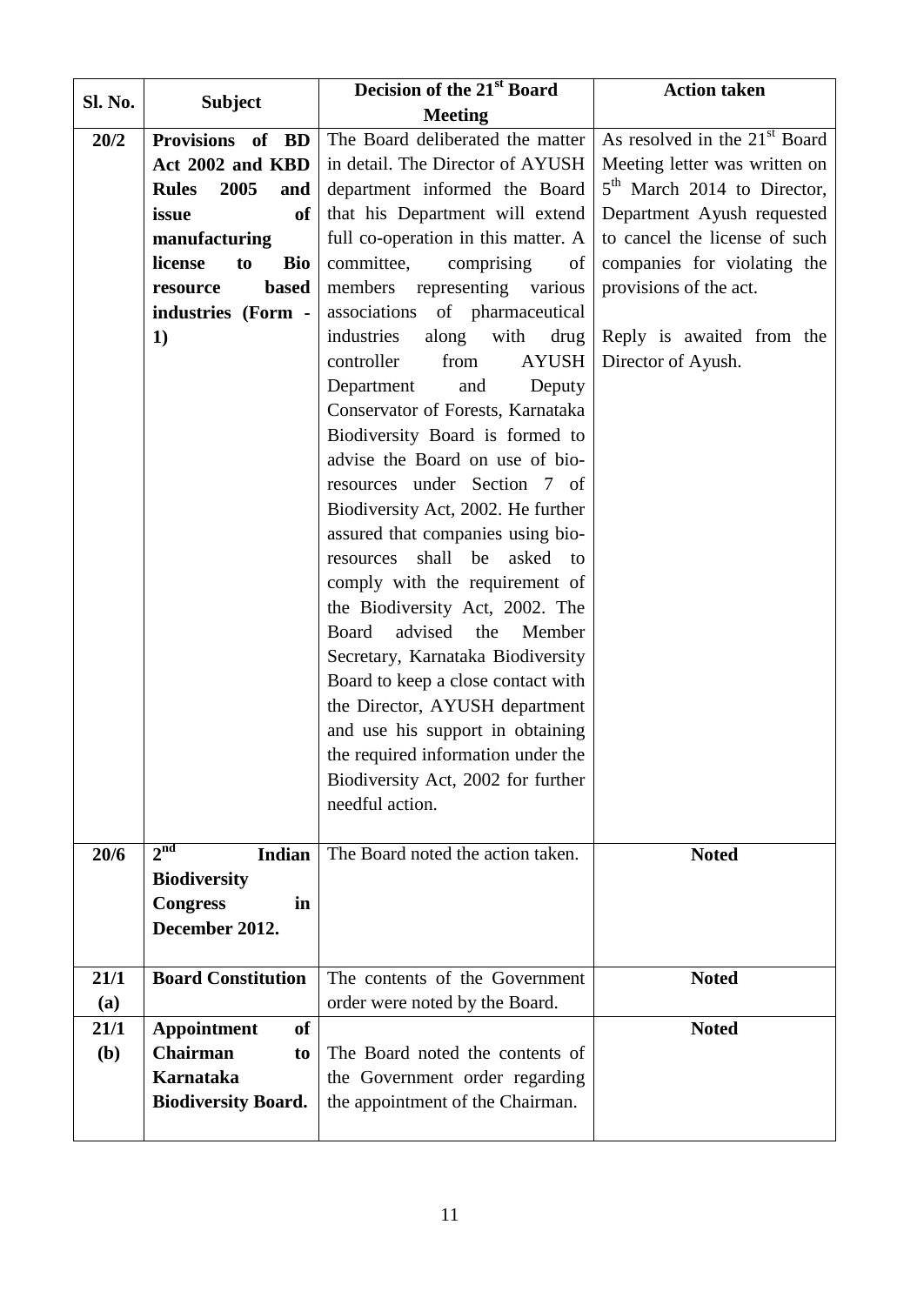| Sl. No.              | <b>Subject</b>                                                                                                                  | Decision of the 21 <sup>st</sup> Board                                                                                                                                                                                                                                                                                                                                                                                                                                                                                                                                                                                                                                                                                                                                                                                                                                                                                                                   | <b>Action taken</b>                                                                                                                                                                                                                    |
|----------------------|---------------------------------------------------------------------------------------------------------------------------------|----------------------------------------------------------------------------------------------------------------------------------------------------------------------------------------------------------------------------------------------------------------------------------------------------------------------------------------------------------------------------------------------------------------------------------------------------------------------------------------------------------------------------------------------------------------------------------------------------------------------------------------------------------------------------------------------------------------------------------------------------------------------------------------------------------------------------------------------------------------------------------------------------------------------------------------------------------|----------------------------------------------------------------------------------------------------------------------------------------------------------------------------------------------------------------------------------------|
|                      |                                                                                                                                 | <b>Meeting</b>                                                                                                                                                                                                                                                                                                                                                                                                                                                                                                                                                                                                                                                                                                                                                                                                                                                                                                                                           |                                                                                                                                                                                                                                        |
| 21/2<br>(a)          | <b>Chairman Office</b>                                                                                                          | The Board noted the action taken in<br>setting up of the office of the<br>Chairman, Karnataka Biodiversity<br><b>Board</b><br>Vanavikas,<br>in<br>$18^{\text{th}}$<br>Malleshwaram,<br>Cross,<br>Bengaluru.                                                                                                                                                                                                                                                                                                                                                                                                                                                                                                                                                                                                                                                                                                                                              | <b>Noted</b>                                                                                                                                                                                                                           |
| 21/2<br>( <b>b</b> ) | <b>Vehicle</b><br>for<br>Chairman                                                                                               | Board deliberated<br>The<br>the<br>on<br>subject and noted that in view of<br>recent reduction in excise duty the<br>price of the vehicle may come<br>down to some extent. Thereafter,<br>the Board resolved to procure a<br>Toyota Innova, 2.5 E Diesel, 7<br>Seater, BS4 PS AC priced at Rs.<br>9,09,630 (Including VAT and<br>excluding other taxes).                                                                                                                                                                                                                                                                                                                                                                                                                                                                                                                                                                                                 | As per the deliberations of the<br>21 <sup>st</sup> Board Meeting order was<br>placed to purchase the Toyota<br>Innova, 2.5 E Diesel, 7<br>Seater, BS4 PS AC priced at<br>Rs. 8,88,040 (Including VAT<br>and excluding other taxes).   |
| 21/3                 | <b>Filling</b><br>of<br>$\mathbf{u}\mathbf{p}$<br>staff vacancies in<br><b>Karnataka</b><br><b>Biodiversity</b><br><b>Board</b> | The<br>subject $8/11$<br>under<br>was<br>discussion, it was expressed by the<br>that there<br>board members<br>are<br>difficulties in getting suitable staff<br>deputation<br>from<br>relevant<br>on<br>Government<br>departments,<br>they<br>themselves are short of staff and no<br>Department wishes to spare the<br>services of good and competent<br>officers. The Chairman suggested<br>that as an alternative, it may be<br>useful to engage a retired officer of<br>the relevant discipline who is given<br>a team of 3-4 young researchers to<br>work under his guidance. The<br>money, so spent may be limited to<br>the salary and perks to be paid for<br>the vacant post. The Additional<br>Chief Secretary, Forest, Ecology &<br>Environment Department, agreed to<br>it and advised that a transparent<br>followed.<br>should be<br>procedure<br>While engaging such personnel,<br>they should be appointed purely on<br>temporary basis. | Due to General Elections, the<br>Code<br>of<br>Conduct<br>for<br>recruitment<br>force.<br>is<br>in<br>Therefore it could not be<br>taken up. Action would be<br>initiated after the model code<br>of conduct is withdrawn/<br>relaxed. |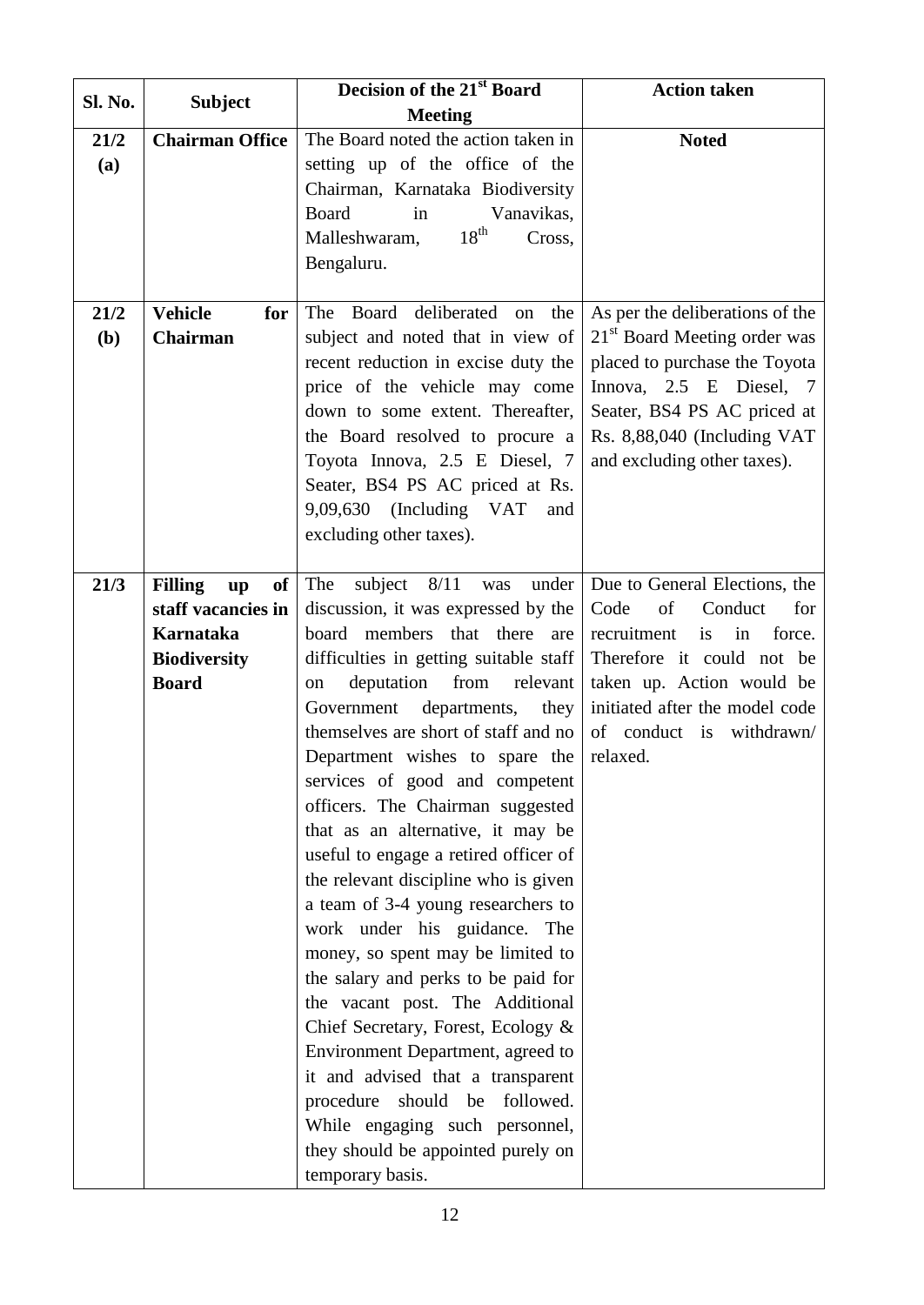|                |                         | Decision of the 21st Board                                        | <b>Action taken</b>                       |
|----------------|-------------------------|-------------------------------------------------------------------|-------------------------------------------|
| <b>Sl. No.</b> | <b>Subject</b>          | <b>Meeting</b>                                                    |                                           |
|                |                         | In their work contract, it must be                                |                                           |
|                |                         | clearly stated that their services are                            |                                           |
|                |                         | purely temporary<br>and<br>can<br>be                              |                                           |
|                |                         | terminated any time by giving one                                 |                                           |
|                |                         | month's notice or a month's salary in                             |                                           |
|                |                         | lieu of the notice. It should also be                             |                                           |
|                |                         | explicitly stated that such of the                                |                                           |
|                |                         | personnel, shall never<br>ask<br>for                              |                                           |
|                |                         | permanency<br>Karnataka<br>in                                     |                                           |
|                |                         | Biodiversity<br>Board<br><b>or</b><br>in                          |                                           |
|                |                         | Government. Such work contract                                    |                                           |
|                |                         | should not be for a period exceeding                              |                                           |
|                |                         | 11 months. The Board endorsed the                                 |                                           |
|                |                         | above suggestion and directed the                                 |                                           |
|                |                         | Member<br>Karnataka<br>Secretary,                                 |                                           |
|                |                         | Biodiversity Board to take action                                 |                                           |
|                |                         | accordingly. While discussing about                               |                                           |
|                |                         | the Technical staff taken on contract                             |                                           |
|                |                         | with financial support of National<br>the                         |                                           |
|                |                         | Biodiversity<br>Authority,<br>Additional Chief Secretary, Forest, |                                           |
|                |                         | Ecology & Environment Department                                  |                                           |
|                |                         | felt that the remuneration paid to the                            |                                           |
|                |                         | people with Masters Degree is very                                |                                           |
|                |                         | should<br>less<br>and<br>be<br>increased                          |                                           |
|                |                         | considerably so that they continue to                             |                                           |
|                |                         | be with Board for longer duration.                                |                                           |
|                |                         | The Chairman explained that the                                   |                                           |
|                |                         | current remuneration<br>should<br>be                              |                                           |
|                |                         | considered as an initial salary and                               |                                           |
|                |                         | can be increased any time if the staff                            |                                           |
|                |                         | proves his/her worth.                                             |                                           |
| 21/4           | <b>Creating</b><br>two  |                                                                   | As resolved in the 21 <sup>st</sup> Board |
|                | regional Zones of       | The Board appreciated the need for                                | Meeting, the letter dt $13th$             |
|                | <b>Karnataka</b><br>the | regional or zonal offices as the onus                             | March 2014 was addressed to               |
|                | <b>Biodiversity</b>     | of preparing good quality People's                                | Chief<br>Electoral<br>Officer             |
|                | Board.                  | Biodiversity<br>Registers<br>and                                  | requesting him for<br>special             |
|                |                         | motivating Biodiversity Management                                | permission to appoint Expert              |
|                |                         | Committees in discharging their                                   | Consultants for North and                 |
|                |                         | statutory responsibilities cannot be                              | <b>Officers</b><br>South<br>Zonal<br>at   |
|                |                         | addressed from Bengaluru office<br>alone.                         | Dharwad<br>and<br><b>Mysore</b>           |
|                |                         |                                                                   | respectively.                             |
|                |                         |                                                                   |                                           |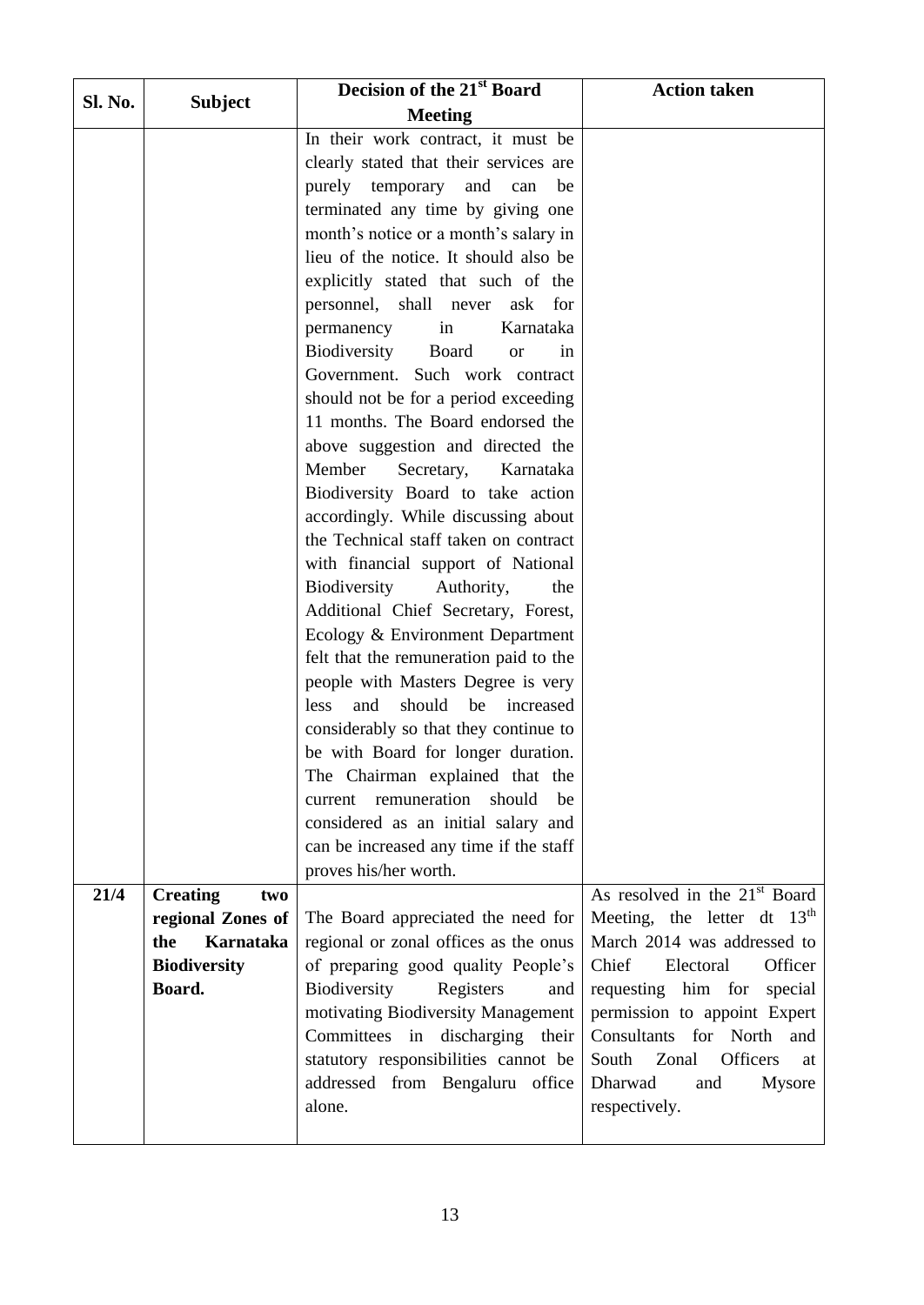| Sl. No. |                | Decision of the 21 <sup>st</sup> Board  | <b>Action taken</b>             |
|---------|----------------|-----------------------------------------|---------------------------------|
|         | <b>Subject</b> | <b>Meeting</b>                          |                                 |
|         |                | The Additional Chief Secretary,         | In response to our letter,      |
|         |                | Forest, Ecology & Environment           | Chief<br>Electoral<br>Officer,  |
|         |                | Department suggested that, if the       | Bangalore has replied in their  |
|         |                | Board felt that the regional or zonal   | letter dt 20/3/2014 that such   |
|         |                | offices are necessary, and then         | appointments<br>are<br>not      |
|         |                | instead of asking staff on contract,    | permitted as per Model Code     |
|         |                | the Government may be requested         | of conduct applicable during    |
|         |                | to create the zonal offices with        | General Elections.              |
|         |                | establishment.<br>Dr.<br>permanent      |                                 |
|         |                | Swaminath agreed to this view and       | Further order will be initiated |
|         |                | stated that Karnataka Biodiversity      | after withdrawal/relaxation of  |
|         |                | Board should have some permanent        | Model code of conduct.          |
|         |                | staff<br>in order<br>to<br>carry<br>the |                                 |
|         |                | Institutional memory forward. The       | The matter is placed before     |
|         |                | Member<br>Secretary,<br>Karnataka       | the Board for information       |
|         |                | Biodiversity Board appreciated the      |                                 |
|         |                | suggestions and said that he would      |                                 |
|         |                | discuss the matter internally and       |                                 |
|         |                | submit a suitable proposal to           |                                 |
|         |                | this<br>in<br>Government<br>regard      |                                 |
|         |                | indicating the number of offices, its   |                                 |
|         |                | staff requirement and the financial     |                                 |
|         |                | implications.<br>The<br>Chairman        |                                 |
|         |                | suggested that since creation of        |                                 |
|         |                | permanent posts and recruitment of      |                                 |
|         |                | staff may take considerable time,       |                                 |
|         |                | the Board may agree for engaging        |                                 |
|         |                | the personnel<br>contract as<br>on      |                                 |
|         |                | After<br>suggested.<br>detailed         |                                 |
|         |                | deliberation, the Board agreed to       |                                 |
|         |                | above<br>suggestion<br>the<br>and       |                                 |
|         |                | authorized the Member Secretary,        |                                 |
|         |                | Karnataka Biodiversity Board to         |                                 |
|         |                | appoint 2 expert consultants, 1 for     |                                 |
|         |                | northern zone office to be located at   |                                 |
|         |                | Dharwad and another for southern        |                                 |
|         |                | zonal office to be located at           |                                 |
|         |                | Mysore. The expert consultants          |                                 |
|         |                | should be appointed by following a      |                                 |
|         |                | procedure,<br>with<br>transparent       |                                 |
|         |                | following broad terms of reference      |                                 |
|         |                | of appointment:                         |                                 |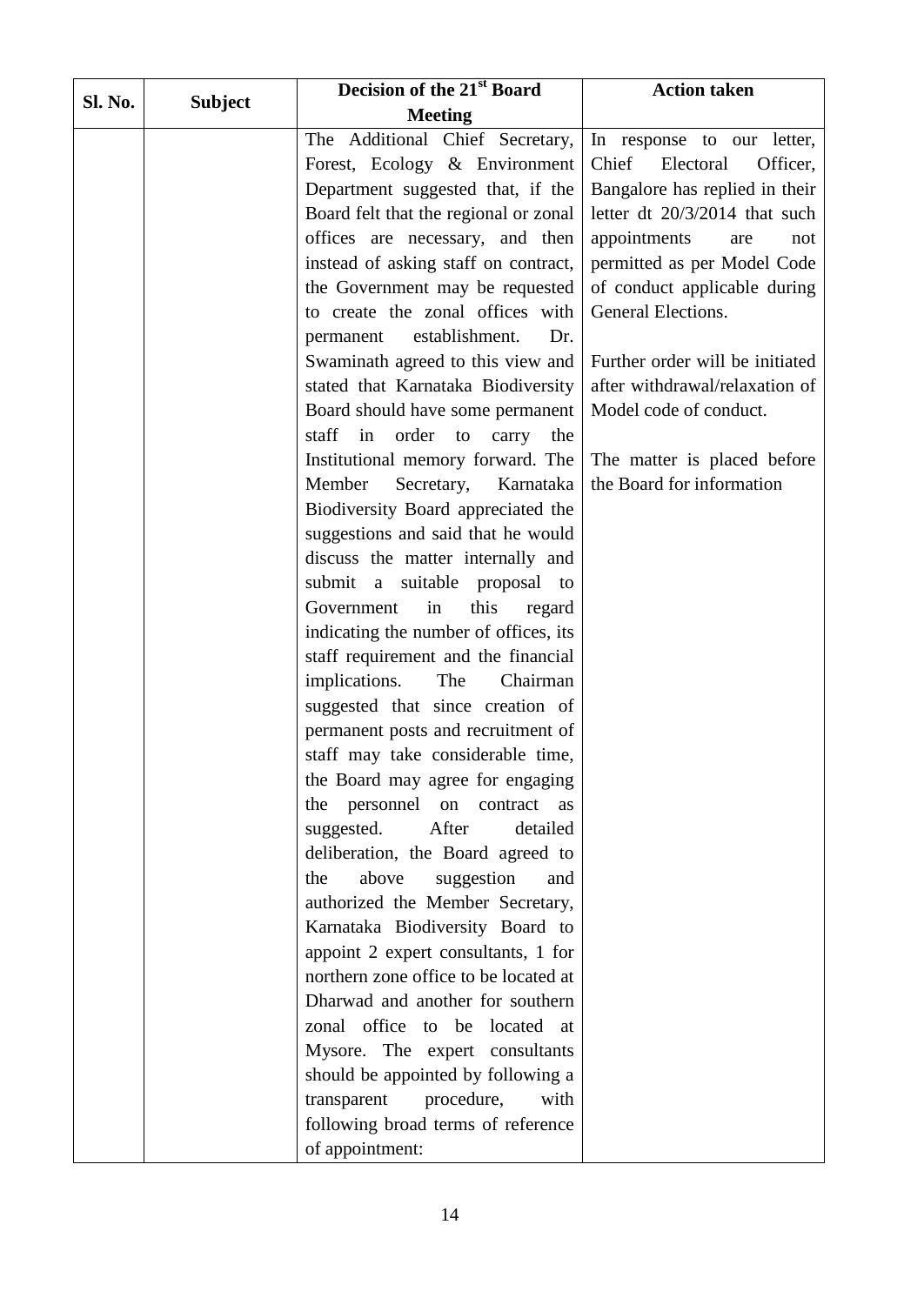|         |                | Decision of the 21st Board                  | <b>Action taken</b> |
|---------|----------------|---------------------------------------------|---------------------|
| Sl. No. | <b>Subject</b> | <b>Meeting</b>                              |                     |
|         |                | The consultant for each Zone<br>1.          |                     |
|         |                | shall<br>monitoring<br>be<br>and            |                     |
|         |                | supervising the task of formation           |                     |
|         |                | Biodiversity<br>Management<br>of            |                     |
|         |                | Committees<br>and<br>writing<br>of          |                     |
|         |                | People's Biodiversity Registers             |                     |
|         |                | (PBRs).                                     |                     |
|         |                | He shall coordinate with the<br>2.          |                     |
|         |                | representative or agency fixed by           |                     |
|         |                | Karnataka Biodiversity Board for            |                     |
|         |                | conducting Training Programs                |                     |
|         |                | for creating awareness among                |                     |
|         |                | people, members of Biodiversity             |                     |
|         |                | Management<br>Committees,                   |                     |
|         |                | Government officials etc.                   |                     |
|         |                | The consultant shall promote to<br>3.       |                     |
|         |                | organize at least meeting of 5              |                     |
|         |                | such Biodiversity Management                |                     |
|         |                | Committees in a month which                 |                     |
|         |                | are dormant. The local staff of             |                     |
|         |                | Social Forestry Divisions will be           |                     |
|         |                | assisting him for such meetings.            |                     |
|         |                | The consultant will be given an<br>4.       |                     |
|         |                | all inclusive emolument of Rs.              |                     |
|         |                | $30,000/$ -<br>month.<br>Any<br>per         |                     |
|         |                | Statutory deductions shall be               |                     |
|         |                | made out of the above amount. In            |                     |
|         |                | addition to this, he will be                |                     |
|         |                | provided upto Rs.15,000/- per               |                     |
|         |                | month for secretarial expenses              |                     |
|         |                | including<br>stationary<br>and              |                     |
|         |                | manpower support. He has to                 |                     |
|         |                | submit vouchers<br>for<br>such              |                     |
|         |                | expenses.                                   |                     |
|         |                | 5. Actual Travelling allowances             |                     |
|         |                | will be paid to the consultant              |                     |
|         |                | who will be entitled to TA of               |                     |
|         |                | Group 'B' officers of State                 |                     |
|         |                | Government.                                 |                     |
|         |                | 6. Chairman may add any other               |                     |
|         |                | conditions, if required, at the             |                     |
|         |                | time of signing the MoU with<br>Consultant. |                     |
|         |                |                                             |                     |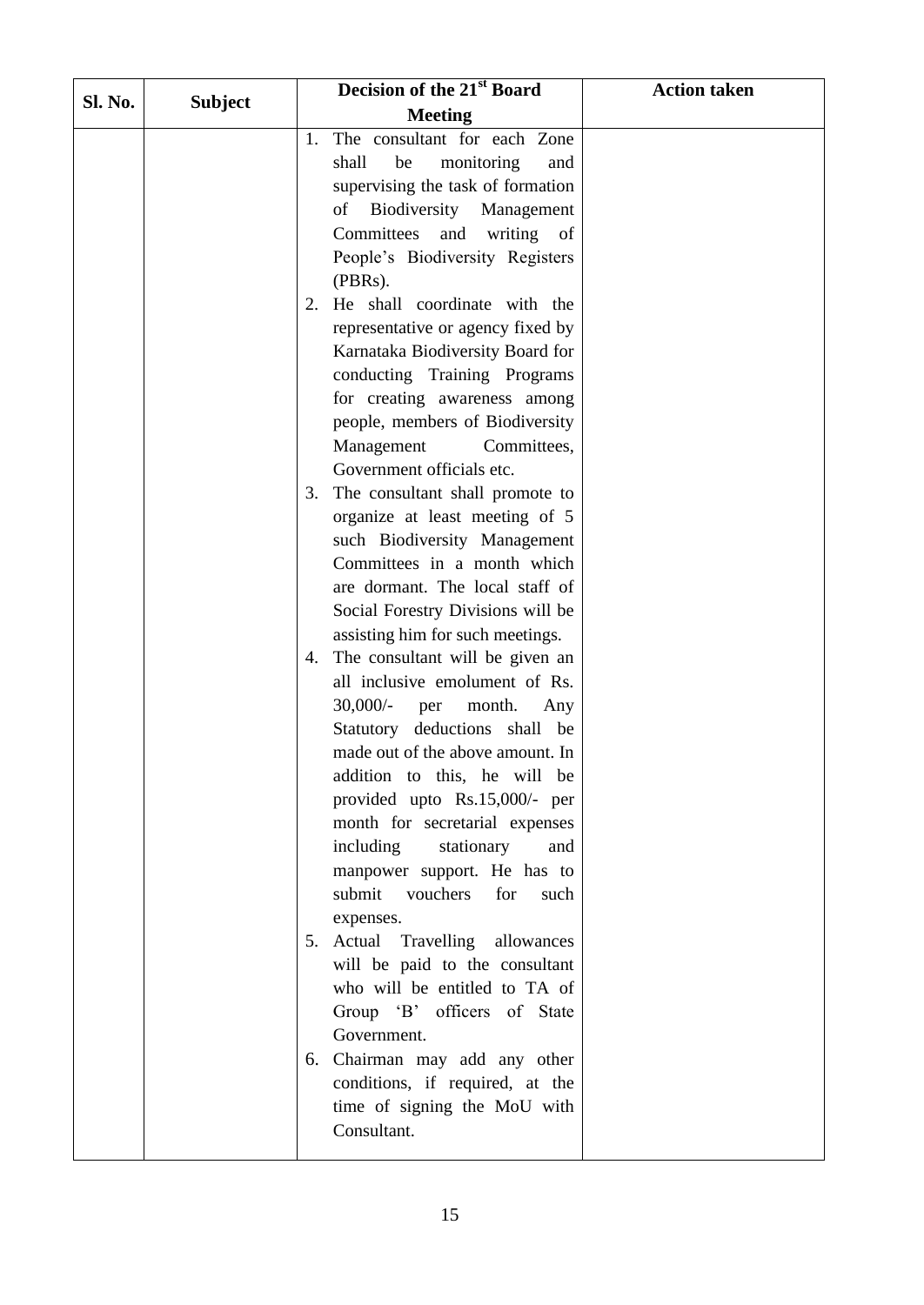| <b>Sl. No.</b> |                               | Decision of the 21 <sup>st</sup> Board                                                                                           | <b>Action taken</b>                       |
|----------------|-------------------------------|----------------------------------------------------------------------------------------------------------------------------------|-------------------------------------------|
|                | <b>Subject</b>                | <b>Meeting</b>                                                                                                                   |                                           |
| 21/5           | <b>Methodology</b><br>for     | Board discussed the matter in                                                                                                    |                                           |
|                | preparation<br>of             | detail and the methodology                                                                                                       |                                           |
|                | People's Biodiversity         | adopted by<br>the<br>Member                                                                                                      |                                           |
|                | <b>Registers:</b>             | Karnataka<br>Secretary;                                                                                                          |                                           |
|                |                               | Biodiversity<br>for<br>Board                                                                                                     |                                           |
|                |                               | People's<br>Biodiversity                                                                                                         |                                           |
|                |                               | Registers was<br>approved.                                                                                                       |                                           |
|                |                               | Board also approved the rates                                                                                                    | <b>Noted</b>                              |
|                |                               | stipend,<br><b>TA</b><br>of<br>and                                                                                               |                                           |
|                |                               | honorarium etc. as mentioned                                                                                                     |                                           |
|                |                               | in the agenda notes as below.                                                                                                    |                                           |
|                |                               | 1. Stipend and TA to Student -                                                                                                   |                                           |
|                |                               | Rs. $6000 + 2000 = 8000/$ -                                                                                                      |                                           |
|                |                               | per month.                                                                                                                       |                                           |
|                |                               | TA and Sitting fee to<br>2.                                                                                                      |                                           |
|                |                               | Coordinator-Rs. 3000/-Rs.                                                                                                        |                                           |
|                |                               | 1000/- per sitting. For 5                                                                                                        |                                           |
|                |                               | sittings Rs. 5000/- per month.                                                                                                   |                                           |
|                |                               | 3. TA and Sitting fee to Co-                                                                                                     |                                           |
|                |                               | coordinator-Rs. 3000/-<br>Rs.                                                                                                    |                                           |
|                |                               | 750/- per sitting. For 5 sittings                                                                                                |                                           |
|                |                               | Rs. 3750/- per month.                                                                                                            |                                           |
| 21/6           | <b>Prosecution</b><br>for     | Board noted the contents of                                                                                                      | <b>Noted</b>                              |
|                | violation of Section 7        | the agenda notes for                                                                                                             |                                           |
|                | of BDA 2002                   | information.                                                                                                                     |                                           |
|                |                               |                                                                                                                                  |                                           |
| 21/7           | <b>Formation of Technical</b> | After detailed discussions the                                                                                                   | As resolved in the 21 <sup>st</sup> Board |
|                | <b>Committees / Groups</b>    | Board resolved to constitute a                                                                                                   | Meeting, as per Section 13                |
|                |                               | Technical Expert committee as                                                                                                    | (2) of Biological Diversity               |
|                |                               | section<br>13/2<br>of the<br>per                                                                                                 | Act 2002, Expert Technical                |
|                |                               | Biological Diversity Act 2002                                                                                                    | Committee<br>has<br>been                  |
|                |                               | with the following members:                                                                                                      | constituted.                              |
|                |                               | 1. Member Secretary,                                                                                                             |                                           |
|                |                               | Karnataka Biodiversity Board -                                                                                                   | The office<br>order<br>of<br>the          |
|                |                               | Convener                                                                                                                         | of<br>formation<br>Technical              |
|                |                               | 2. Dr. R.C. Prajapathi, IFS<br>(Retd.), Bangalore                                                                                | Committee<br>is<br>annexed.               |
|                |                               | 3.Prof.<br>Channabyregowda,                                                                                                      | (Annexure-4)                              |
|                |                               | University<br>$% \left( \left( \mathcal{A},\mathcal{A}\right) \right) =\left( \mathcal{A},\mathcal{A}\right)$ of<br>Agricultural | The matter is placed before               |
|                |                               | Sciences, GKVK, Bangalore.                                                                                                       | the Board for information.                |
|                |                               |                                                                                                                                  |                                           |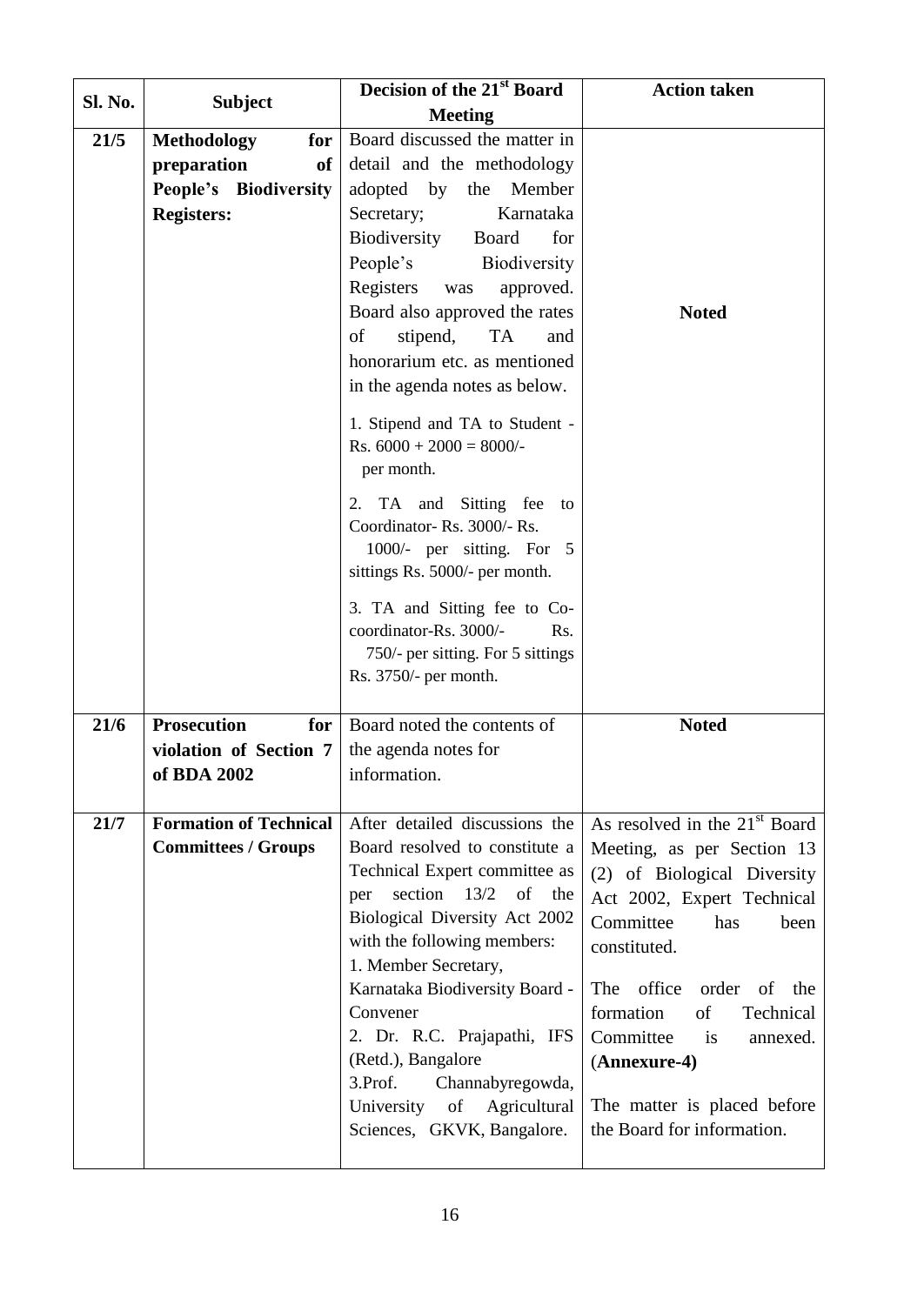|         | Decision of the 21 <sup>st</sup> Board | <b>Action taken</b>                                                 |              |
|---------|----------------------------------------|---------------------------------------------------------------------|--------------|
| Sl. No. | <b>Subject</b>                         | <b>Meeting</b>                                                      |              |
|         |                                        | Ex-<br>$\overline{4}$ .<br>Dr.<br>Ramakrishna,                      |              |
|         |                                        | Director, Zoological Survey of                                      |              |
|         |                                        | and Emeritus Scientist,<br>India                                    |              |
|         |                                        | Botanical Garden, University                                        |              |
|         |                                        | Agricultural<br>Sciences,<br>of                                     |              |
|         |                                        | GKVK, Bangalore.                                                    |              |
|         |                                        | Dr. K.<br>Chandrashekar,<br>5.                                      |              |
|         |                                        | Associate<br>Professor,                                             |              |
|         |                                        | Department of<br>Entomology,                                        |              |
|         |                                        | University of<br>Agricultural                                       |              |
|         |                                        | Sciences,<br>GKVK,                                                  |              |
|         |                                        | Bangalore.                                                          |              |
|         |                                        | 6. Dr. V.N. Nayak, Professor                                        |              |
|         |                                        | and Chairman, Dept. of Studies                                      |              |
|         |                                        | in                                                                  |              |
|         |                                        | Marine Biology, Karnataka                                           |              |
|         |                                        | University<br>Post<br>Graduate                                      |              |
|         |                                        | Centre,<br>Kodibag, Karwar-                                         |              |
|         |                                        | 581303                                                              |              |
|         |                                        | 7. Dr.<br>N.A. Madhyastha,                                          |              |
|         |                                        | "Inchara"<br>Srinivas<br>Nagara,                                    |              |
|         |                                        | Chitpadi, Udupi - 576 101.                                          |              |
|         |                                        | 8. Dr. V. Bhaskar, Retired                                          |              |
|         |                                        | Professor of Forestry and                                           |              |
|         |                                        | Environment, No 33, Udaya<br>Ravi, 2 <sup>nd</sup> main road, Chola |              |
|         |                                        | Nagar, R. T. Nagar post,                                            |              |
|         |                                        | Bangalore - 560 032.                                                |              |
|         |                                        |                                                                     |              |
| 21/8    | Renovation of KBB                      | The Board approved the                                              |              |
|         | office<br>for<br>proper                | proposal.                                                           | <b>Noted</b> |
|         | utilization of space                   |                                                                     |              |
|         |                                        |                                                                     |              |
| 21/9    | $NBA's$ support for                    | After detailed deliberation,                                        |              |
|         | preparation of PBR,                    | Board approved the<br>the                                           |              |
|         | formation<br>of BMC                    | proposal. The Board also                                            | <b>Noted</b> |
|         | additional<br>and                      | noted the assistance received                                       |              |
|         | supporting Staff on                    | from National Biodiversity                                          |              |
|         | contract                               | Authority<br>and<br>authorized                                      |              |
|         |                                        | Member Secretary, Karnataka                                         |              |
|         |                                        | Biodiversity Board to carry                                         |              |
|         |                                        | out the work as per the                                             |              |
|         |                                        | guidelines<br>of<br>National                                        |              |
|         |                                        | Biodiversity Authority.                                             |              |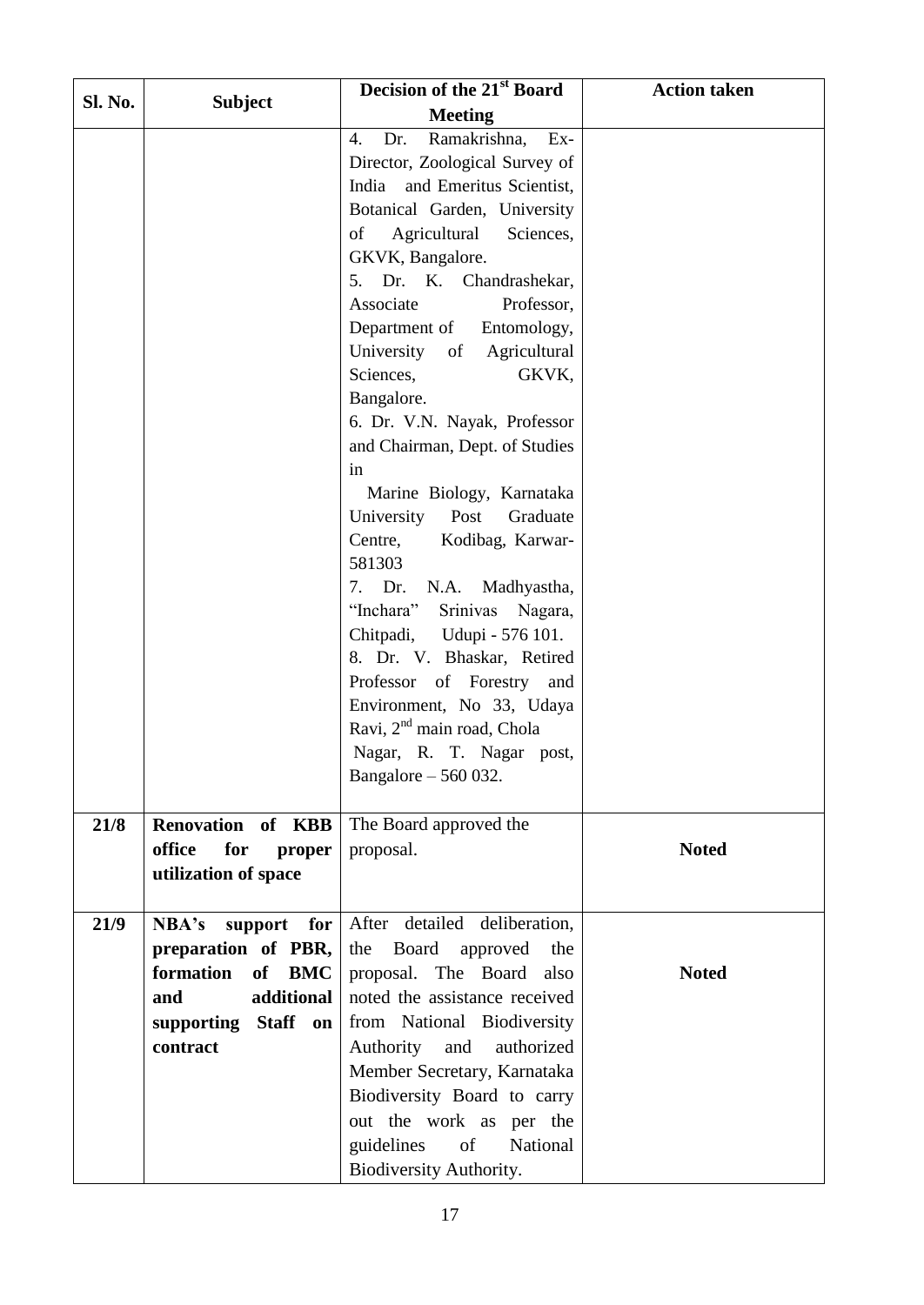|                |                                     | Decision of the 21 <sup>st</sup> Board | <b>Action taken</b>                                           |
|----------------|-------------------------------------|----------------------------------------|---------------------------------------------------------------|
| <b>Sl. No.</b> | <b>Subject</b>                      | <b>Meeting</b>                         |                                                               |
| 21/10          | Karnataka                           | The Board asked the Member             | As<br>Government<br>order<br>per                              |
|                | <b>Biodiversity</b><br><b>Board</b> | Karnataka<br>Secretary,                | 125<br><b>ENV</b><br>No.FEE<br>2003,                          |
|                | <b>Supporting Staff</b>             | Biodiversity Board to give             | Bangalore<br>dated 19/06/2003,                                |
|                |                                     | the details of persons working         | 13/01/2009 & 23/5/2009 the<br>following posts are sanctioned: |
|                |                                     | on contract/those required to          | 1. Member Secretary - 1                                       |
|                |                                     | be taken on contract in the            | 2. Deputy Conservator of                                      |
|                |                                     | next meeting for deliberations         | Forests - 1                                                   |
|                |                                     | and decision.                          | 3. Executive Officer/                                         |
|                |                                     |                                        | Deputy Director-Agri - 1                                      |
|                |                                     |                                        | 4. Executive Officer/                                         |
|                |                                     |                                        | Deputy Director-ISM&H-1                                       |
|                |                                     |                                        | 5. Assistant Conservator of                                   |
|                |                                     |                                        | Forests/Admin. Officer - 1                                    |
|                |                                     |                                        | 6. Reader/Associate Professors                                |
|                |                                     |                                        | $(Botany) - 1$                                                |
|                |                                     |                                        | 7. Reader/Associate Professors                                |
|                |                                     |                                        | $(Zoology) - 1$                                               |
|                |                                     |                                        | 8. Accounts Supervisor -1                                     |
|                |                                     |                                        | 9. Executive Assistants - 4                                   |
|                |                                     |                                        | 10. Data Entry Operators -2                                   |
|                |                                     |                                        | 11. Dalayat - 3                                               |
|                |                                     |                                        | In addition to this, National                                 |
|                |                                     |                                        | Biodiversity Authority has                                    |
|                |                                     |                                        | 5 <sup>5</sup><br>sanctioned<br>technical                     |
|                |                                     |                                        | personnel for dealing in                                      |
|                |                                     |                                        | technical issues.                                             |
|                |                                     |                                        | As submitted to the $21^{st}$                                 |
|                |                                     |                                        | Board<br>meeting,<br>getting                                  |
|                |                                     |                                        | technically qualified from                                    |
|                |                                     |                                        | Manpower Agency becomes                                       |
|                |                                     |                                        | difficult and the continuity of                               |
|                |                                     |                                        | technical<br>trained<br>staff                                 |
|                |                                     |                                        | becomes uncertain.                                            |
|                |                                     |                                        | Therefore,<br>under<br>such                                   |
|                |                                     |                                        | circumstances, it is placed                                   |
|                |                                     |                                        | Board<br>before<br>the<br>for                                 |
|                |                                     |                                        | permission<br>take<br>the<br>to                               |
|                |                                     |                                        | sanctioned staff strength of                                  |
|                |                                     |                                        | the Board<br>on contract,                                     |
|                |                                     |                                        | whenever there is a vacancy                                   |
|                |                                     |                                        | and no one is deputed from                                    |
|                |                                     |                                        | organization.<br>parent<br>the                                |
|                |                                     |                                        | (Annexure-5)                                                  |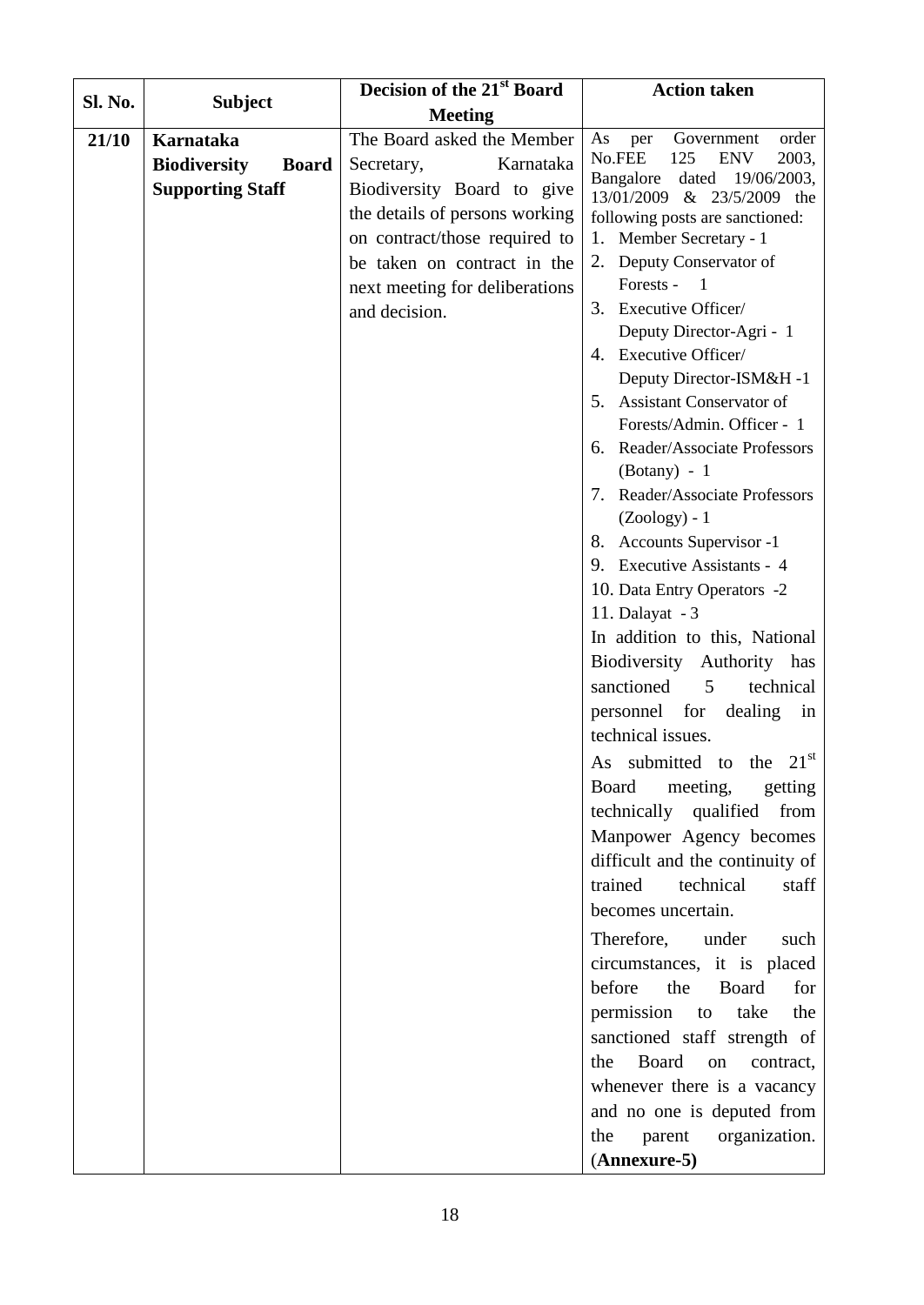| <b>Sl. No.</b> |                                           | Decision of the 21 <sup>st</sup> Board                            | <b>Action taken</b>                                     |
|----------------|-------------------------------------------|-------------------------------------------------------------------|---------------------------------------------------------|
|                | <b>Subject</b>                            | <b>Meeting</b>                                                    |                                                         |
| 21/11          | <b>Post Facto approval</b>                | The Board noted the actions                                       |                                                         |
|                |                                           | taken by Member Secretary,                                        | <b>Noted</b>                                            |
|                |                                           | Karnataka Biodiversity Board                                      |                                                         |
|                |                                           | and approved proposals as                                         |                                                         |
|                |                                           | placed in the agenda notes                                        |                                                         |
|                |                                           | from 21/11 (I) to $21/11$ (V)                                     |                                                         |
| 21/12          | be<br><b>Sentence</b><br>has<br>to        | The Board deliberated on the                                      |                                                         |
|                | changed<br>in<br>agenda                   | issue and in view of the                                          | <b>Noted</b>                                            |
|                | No.<br>17/4<br><i>i.e.,</i>               | recommendations made by                                           |                                                         |
|                | Permission to submit                      | the Accountant General the                                        |                                                         |
|                | the<br>Karnataka                          | following resolution<br>was                                       |                                                         |
|                | <b>Biodiversity</b><br><b>Annual</b>      | made:                                                             |                                                         |
|                | <b>Accounts</b><br>to                     | "It is hereby resolved to give                                    |                                                         |
|                | <b>Accountant</b><br><b>General</b>       | one time authorization to                                         |                                                         |
|                | Karnataka for every                       | Member Secretary, Karnataka                                       |                                                         |
|                | financial year.                           | Biodiversity Board to submit                                      |                                                         |
|                |                                           | the Annual accounts<br>and                                        |                                                         |
|                |                                           | revised accounts<br>(i f)<br>any)                                 |                                                         |
|                |                                           | directly to the Accountant                                        |                                                         |
|                |                                           | General, Karnataka for audit                                      |                                                         |
|                |                                           | and further action."                                              |                                                         |
| 21/13          | Approval of Budget                        | After detailed deliberations the                                  | audited<br>resolved,<br>the<br>As                       |
|                | and Expenditure for                       | Board in expenditure for the<br>2013/14<br>and<br>further<br>year | accounts for the year 2010-<br>11, 2011-12 & 2012-13 is |
|                | year<br>2013-2014<br>the<br>and 2014-2015 | approved the budget for year                                      | placed before the Board for                             |
|                |                                           | 2014-15 as placed in the                                          | approval. The reply of audit                            |
|                |                                           | annexure 14 of the agenda                                         | reexamined<br>$\frac{1}{1}$<br>notes<br>and             |
|                |                                           | notes.                                                            | submitted<br>Government.<br>to                          |
|                |                                           | On further discussion,<br>the                                     | (Annexure-6)                                            |
|                |                                           | Additional<br>Chief Secretary,                                    |                                                         |
|                |                                           | Forest,<br>Ecology<br>&                                           | The matter is placed before                             |
|                |                                           | Environment<br>Department                                         | the Board for information.                              |
|                |                                           | audited<br>advised<br>that<br>the                                 |                                                         |
|                |                                           | accounts for year 2010-11,                                        |                                                         |
|                |                                           | 2011-12 and 2012-13 should                                        |                                                         |
|                |                                           | be placed before the Board for                                    |                                                         |
|                |                                           | post facto approval. Secretary                                    |                                                         |
|                |                                           | Ecology<br>(Forest,<br>&                                          |                                                         |
|                |                                           | Environment<br>Department)                                        |                                                         |
|                |                                           | Stated that the reply to the                                      |                                                         |
|                |                                           | audit notes should be re-                                         |                                                         |
|                |                                           | examined and submitted to the                                     |                                                         |
|                |                                           | Government for further action.                                    |                                                         |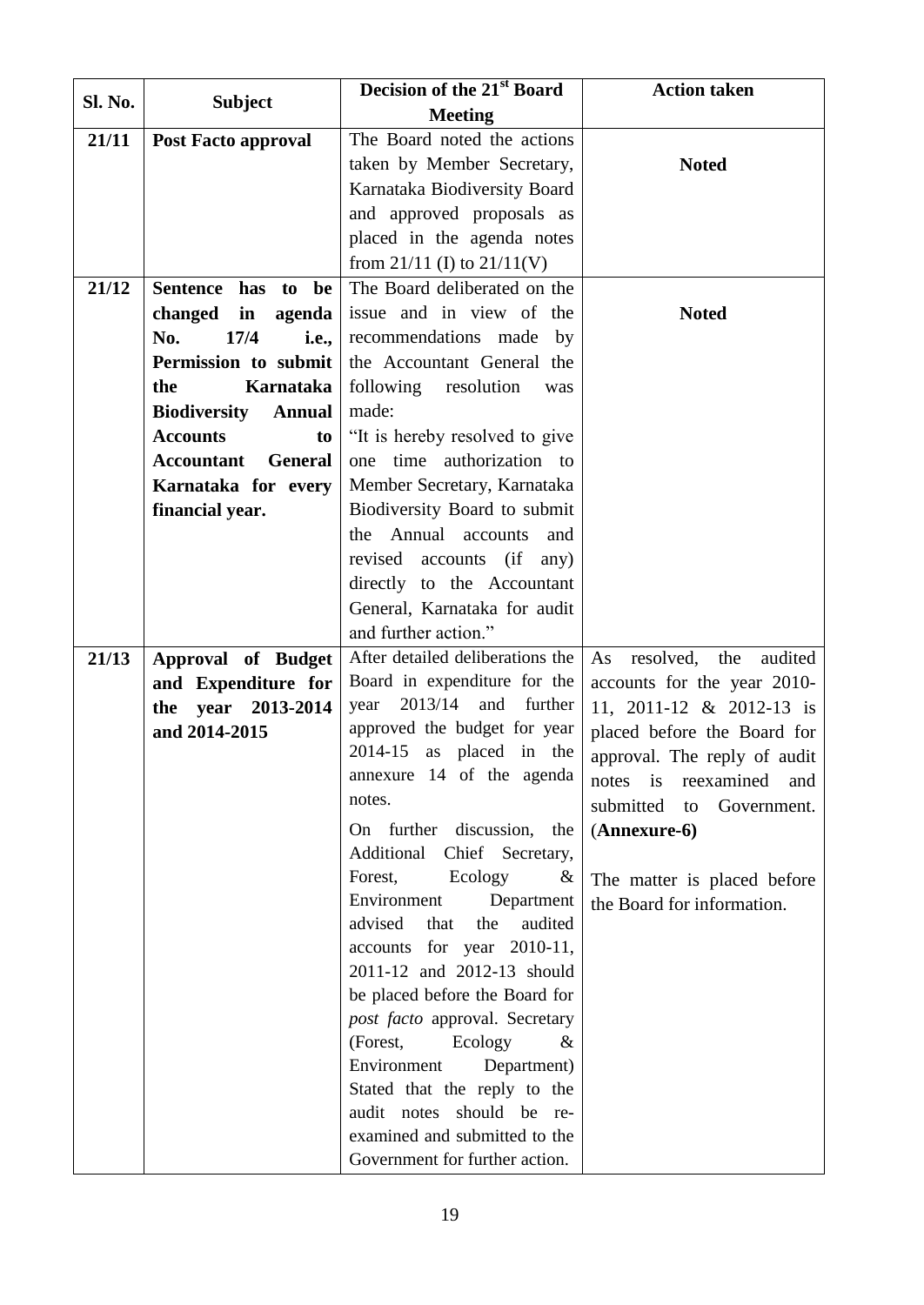| <b>Sl. No.</b> | <b>Subject</b>               | Decision of the 21st Board                                           | <b>Action taken</b> |
|----------------|------------------------------|----------------------------------------------------------------------|---------------------|
|                |                              | <b>Meeting</b>                                                       |                     |
| 21/14          | <b>Enhancement</b><br>of     | The Board noted that certain                                         |                     |
|                | Delegation of powers         | powers were delegated to the                                         |                     |
|                | to Member Secretary.         | Member<br>Secretary<br>of                                            |                     |
|                |                              | Karnataka Biodiversity Board                                         |                     |
|                |                              | in its first meeting held on                                         |                     |
|                |                              | $12/12/2003$ . This was further                                      |                     |
|                |                              | modified in the 5 <sup>th</sup> Board                                | <b>Noted</b>        |
|                |                              | meeting held on 6/9/2006.                                            |                     |
|                |                              | Now as per the proposal,                                             |                     |
|                |                              | certain financial powers of                                          |                     |
|                |                              | Member Secretary, Karnataka                                          |                     |
|                |                              | Biodiversity<br>Board<br><i>is</i><br>resolved to be modified to the |                     |
|                |                              | following extent:                                                    |                     |
|                |                              |                                                                      |                     |
|                |                              | Sl. No. 8 - To sanction                                              |                     |
|                |                              | employment of skilled part                                           |                     |
|                |                              | time menials, unskilled part                                         |                     |
|                |                              | time menials payable out of                                          |                     |
|                |                              | contingencies Rs. 2.500/ per<br>month to Rs. 10,000/- per            |                     |
|                |                              | month.                                                               |                     |
|                |                              |                                                                      |                     |
|                |                              | Sl. No. 37 - To sanction                                             |                     |
|                |                              | expenditure for participating                                        |                     |
|                |                              | in World Environment Day.                                            |                     |
|                |                              | Seminars/Workshops                                                   |                     |
|                |                              | exhibitions within the State                                         |                     |
|                |                              | and miscellaneous functions                                          |                     |
|                |                              | and poojas $-$ Rs. 10,000/-                                          |                     |
|                |                              | each time subjected to a                                             |                     |
|                |                              | maximum of Rs. 5.00 lakhs                                            |                     |
|                |                              | per annum to Rs. 50,000/-<br>each time subjected to a                |                     |
|                |                              | maximum of Rs.10.00 lakhs                                            |                     |
|                |                              | per annum.                                                           |                     |
|                |                              |                                                                      |                     |
| 21/15          | <b>General Delegation of</b> | After detailed deliberations                                         | <b>Noted</b>        |
|                | financial<br>common          | Board<br>the<br>resolved<br><b>as</b>                                |                     |
|                | powers to Heads of           | follows:                                                             |                     |
|                | <b>Departments</b><br>and    |                                                                      |                     |
|                | others.                      | "It is hereby resolved:                                              |                     |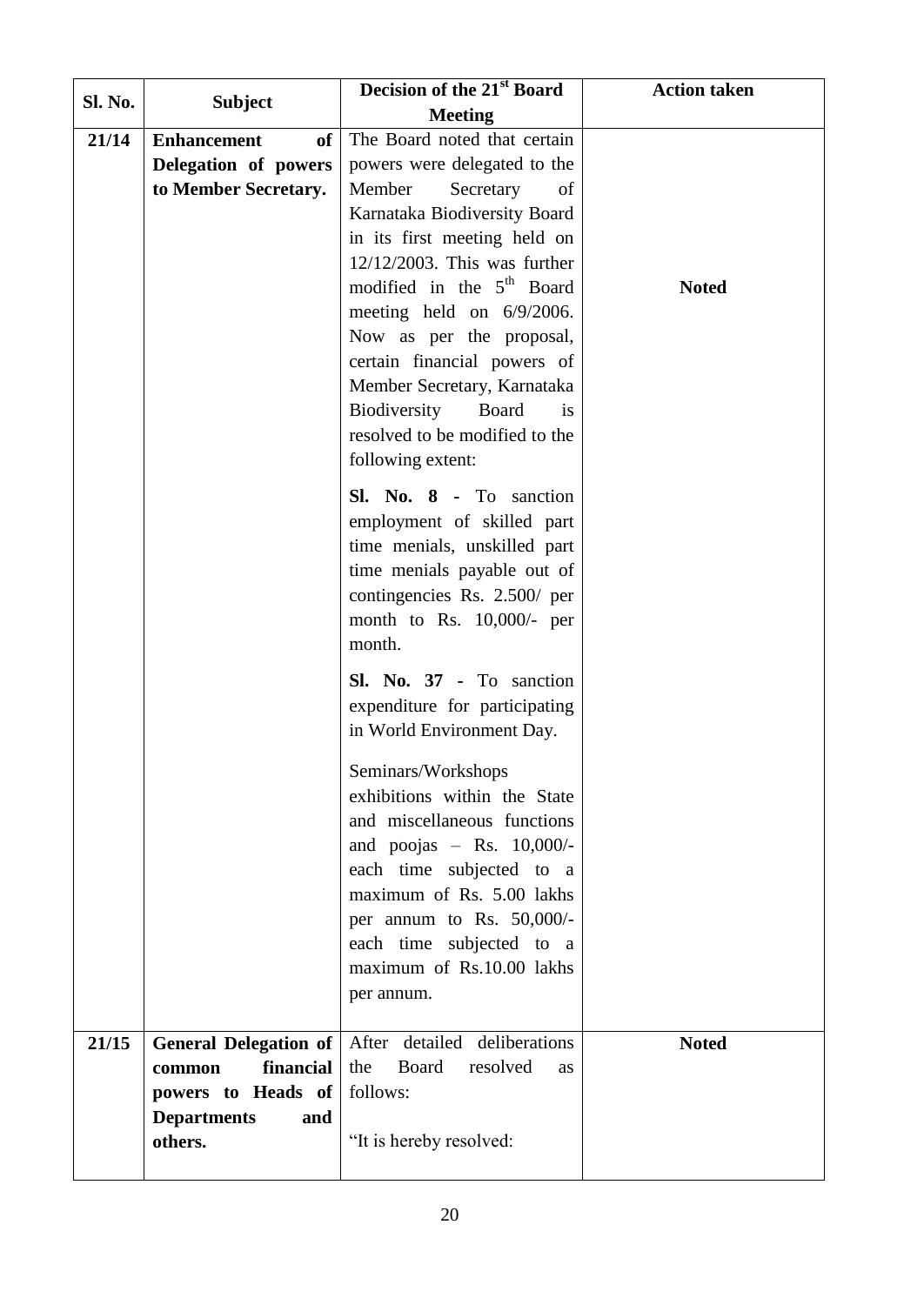| Sl. No. | <b>Subject</b>                          | Decision of the 21st Board            | <b>Action taken</b> |
|---------|-----------------------------------------|---------------------------------------|---------------------|
|         |                                         | <b>Meeting</b>                        |                     |
|         |                                         | 1. To adopt and delegate the          |                     |
|         |                                         | of<br>Heads<br>powers<br>of           |                     |
|         |                                         | Departments<br>as<br>per              |                     |
|         |                                         | Government Order no. FD 2             |                     |
|         |                                         | TFP 2010 Dated. 30.4.2010             |                     |
|         |                                         | to the Member Secretary,              |                     |
|         |                                         | Karnataka<br>Biodiversity             |                     |
|         |                                         | Board.                                |                     |
|         |                                         | 2. To authorize the Chairman          |                     |
|         |                                         | of the Board, to allow the            |                     |
|         |                                         | Member Secretary, Karnataka           |                     |
|         |                                         | Biodiversity Board to proceed         |                     |
|         |                                         | on duty outside the state             |                     |
|         |                                         | within India for a period up to       |                     |
|         |                                         | 15 days" (Under KCSR Rule             |                     |
|         |                                         | 16b).                                 |                     |
|         |                                         | The Secretary (Ecology $\&$           |                     |
|         |                                         | Environment<br>Department)            |                     |
|         |                                         | further suggested that the            |                     |
|         |                                         | Member Secretary, Karnataka           |                     |
|         |                                         | Biodiversity<br>Board<br>may          |                     |
|         |                                         | require some more powers in           |                     |
|         |                                         | addition<br>the<br>to<br>powers       |                     |
|         |                                         | mentioned above for efficient         |                     |
|         |                                         | of<br>discharge<br>duties<br>in       |                     |
|         |                                         | Karnataka<br>Biodiversity             |                     |
|         |                                         | Board. Such of the items, if          |                     |
|         |                                         | any, should be listed and be          |                     |
|         |                                         | placed before the Board for           |                     |
|         |                                         | deliberations and decisions.          |                     |
| 21/16   | <b>Reimbursement</b><br>of <sub>1</sub> | After detailed deliberations          |                     |
|         | <b>Medical Claims</b>                   | the<br>Board<br>resolved<br><b>as</b> | <b>Noted</b>        |
|         |                                         | follows:                              |                     |
|         |                                         | "It is hereby resolved that the       |                     |
|         |                                         | Karnataka<br>Government               |                     |
|         |                                         | Servants Medical Attendant            |                     |
|         |                                         | Rules 1963 be adopted for the         |                     |
|         |                                         | medical reimbursement claim           |                     |
|         |                                         | of the permanent and deputed          |                     |
|         |                                         | of<br>staff<br>Karnataka              |                     |
|         |                                         | Biodiversity Board."                  |                     |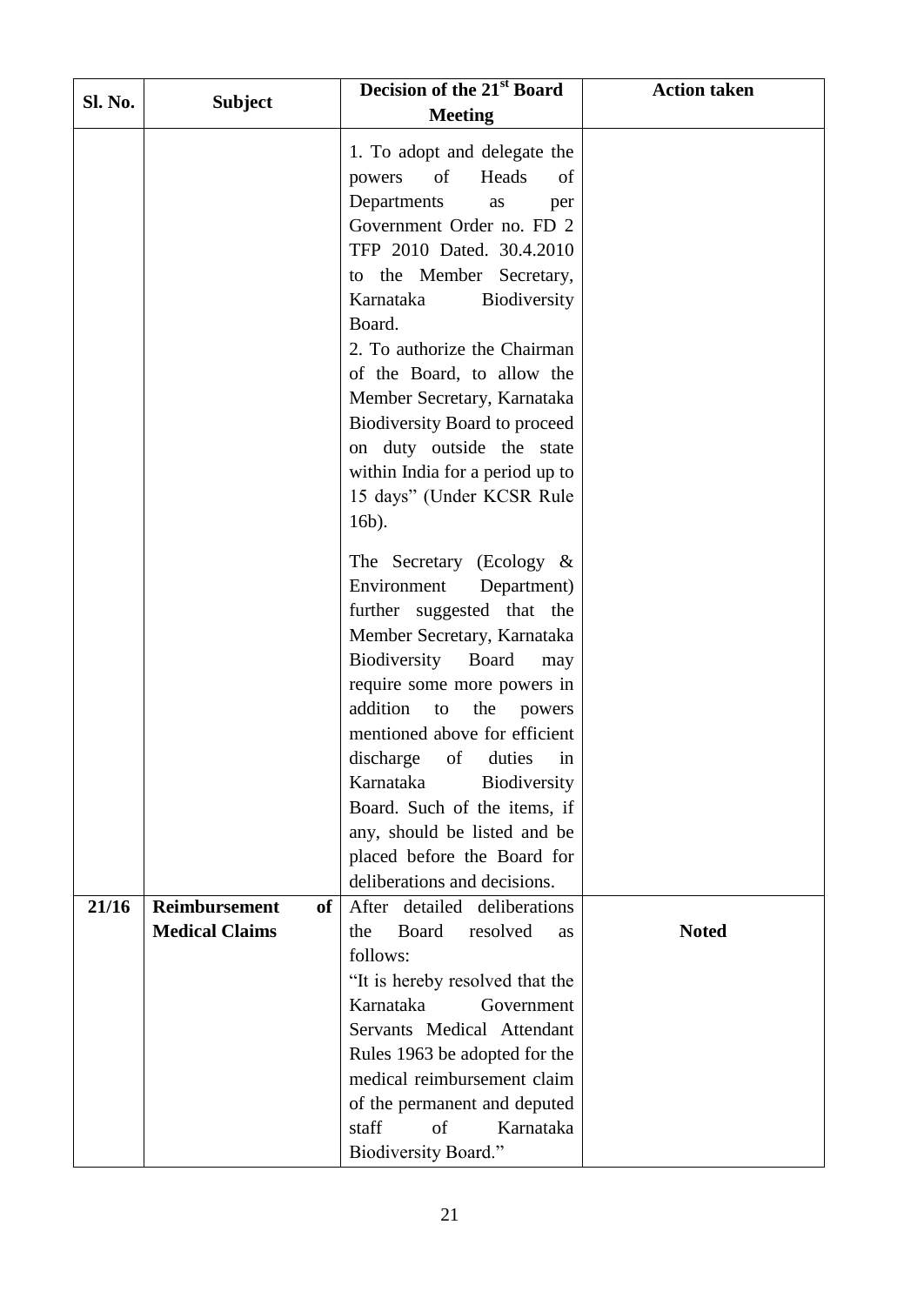|         |                                          | Decision of the 21 <sup>st</sup> Board                 | <b>Action taken</b>                                   |
|---------|------------------------------------------|--------------------------------------------------------|-------------------------------------------------------|
| Sl. No. | <b>Subject</b>                           | <b>Meeting</b>                                         |                                                       |
| 21/17   | Sponsorship<br>for                       | After detailed deliberations,                          | As resolved, a letter has been                        |
|         | <b>Nallur</b><br><b>Biodiversity</b>     | the Board decided that it                              | written to Secretary, Nalluru                         |
|         | <b>Site</b><br>for<br>Heritage           | should not take up the                                 | Biodiversity Management                               |
|         | Fencing.                                 | of<br>maintenance<br>any                               | Committee on 7/3/2014 and                             |
|         |                                          | Biodiversity Heritage<br>Site                          | they are informed to generate                         |
|         |                                          | directly. This should be taken                         | funds from different sources                          |
|         |                                          | by<br>the<br>up<br>concerned                           | including private<br>sponsor                          |
|         |                                          | Biodiversity<br>Management                             | ships for maintenance of the                          |
|         |                                          | Committee and<br>they may                              | Biodiversity Heritage Site.                           |
|         |                                          | for<br>funds<br>the<br>generate                        | KBB will also extend help to                          |
|         |                                          | purpose from different source                          | the BMCs in this regard.                              |
|         |                                          | including<br>private                                   | The matter is placed before                           |
|         |                                          | sponsorships. The Karnataka                            | the Board for information.                            |
|         |                                          | Biodiversity Board<br>may                              |                                                       |
|         |                                          | extend a helping hand to the<br>concerned Biodiversity |                                                       |
|         |                                          | Management Committees in                               |                                                       |
|         |                                          | this regard.                                           |                                                       |
| 21/18   | <b>Financial</b><br>assistance           | After detailed deliberations                           | As resolved in the $21st$ Board                       |
|         | for<br><b>Awareness</b>                  | the Board agreed to extend                             | Meeting after submission of                           |
|         | Campaign<br>on                           | financial support limited to                           | detailed<br>the<br>report<br>and                      |
|         | <b>Biodiversity</b>                      | Rs. 50,000/- to Sri. Suresh                            | accounts by Chairman, Eco-                            |
|         | <b>Conservation</b><br>in                | Heblikar, Chairman, Eco-                               | watch, an amount of Rs.                               |
|         | Aghanashini,<br><b>Uttara</b>            | Watch for organizing<br>an                             | 50,000/- was released to Sri.                         |
|         | Kannada District on                      | campaign<br>awareness<br>on                            | Suresh Heblikar, Chairman,                            |
|         | $22^{\text{nd}}$<br>$23^{\rm rd}$<br>and |                                                        | Biodiversity Conservation in Eco-Watch, Bangalore for |
|         | February<br>2014<br>by                   | Aghanashini River, Uttara                              | Awareness<br>organizing<br>an                         |
|         | Eco-Watch.                               | Kannada District on 22 <sup>nd</sup> and               | Campaign on Biodiversity                              |
|         |                                          | 23 <sup>rd</sup> February 2014.                        | Conservation in Aghanashini,                          |
|         |                                          |                                                        | Uttara Kannada District on                            |
|         |                                          |                                                        | $22nd$ and $23rd$ February 2014.                      |
|         |                                          |                                                        | The matter is placed before                           |
|         |                                          |                                                        | the Board for information.                            |
| 21/19   | <b>Saving</b><br>the<br>nutmeg           | The subject was discussed in                           | As resolved, a letter has been                        |
|         | gene pool of India in                    | detail.<br>Dr.<br>M.D.<br>Subash                       | written<br>Deputy<br>to                               |
|         | Ankola taluk, Uttara                     | Chandran, Member of the                                | Commissioner,<br>Uttara                               |
|         | Kannada.                                 | Board, explained the need for                          | 5 <sup>th</sup><br>Kannada District<br>on             |
|         |                                          | conserving<br>the<br>private                           | March 2014 requesting her to                          |
|         |                                          | nutmeg garden which is being                           | take necessary<br>action<br>to                        |
|         |                                          | taken over by the Project                              | examine the feasibility of                            |
|         |                                          | Seabird in Ankola taluk.                               | protecting the Nutmeg gene                            |
|         |                                          |                                                        | pool and nutmeg garden                                |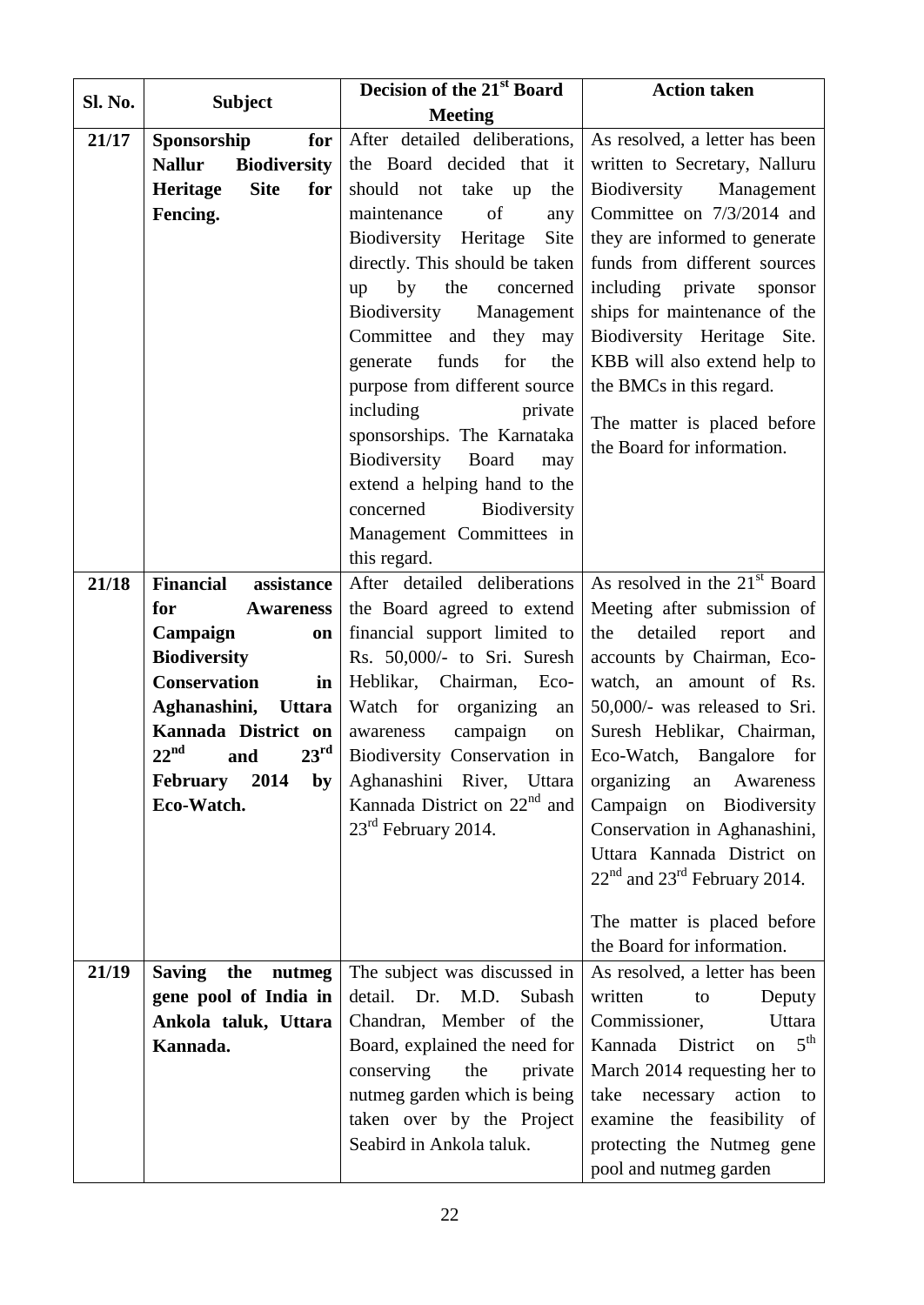| Sl. No. | <b>Subject</b>      | Decision of the 21 <sup>st</sup> Board                                                                                                                                                                                                                                                                                                                                                                                                                                                                                                                                                                                                                                                                                                                                      | <b>Action taken</b>                                                                                                                      |
|---------|---------------------|-----------------------------------------------------------------------------------------------------------------------------------------------------------------------------------------------------------------------------------------------------------------------------------------------------------------------------------------------------------------------------------------------------------------------------------------------------------------------------------------------------------------------------------------------------------------------------------------------------------------------------------------------------------------------------------------------------------------------------------------------------------------------------|------------------------------------------------------------------------------------------------------------------------------------------|
|         |                     | <b>Meeting</b>                                                                                                                                                                                                                                                                                                                                                                                                                                                                                                                                                                                                                                                                                                                                                              |                                                                                                                                          |
|         |                     | After deliberating the matter<br>in the detail, the Board<br>decided that the concerns of<br>conserving<br>the<br>Nutmeg<br>garden should be conveyed<br>by the Member Secretary,<br>Karnataka Biodiversity Board<br>to the Deputy Commissioner<br>of Uttara Kannada District to<br>do what best can be done in<br>this matter.                                                                                                                                                                                                                                                                                                                                                                                                                                             | maintained<br>private<br>by<br>individual in Ankola taluk.<br>The matter is placed before<br>the Board for information.                  |
| 21/20   | Construction of new | After detailed deliberation the                                                                                                                                                                                                                                                                                                                                                                                                                                                                                                                                                                                                                                                                                                                                             | A Committee is constituted                                                                                                               |
|         | road over Bridge in | Board resolved to permit the                                                                                                                                                                                                                                                                                                                                                                                                                                                                                                                                                                                                                                                                                                                                                | for oversee the construction                                                                                                             |
|         | <b>GKVK</b> campus. | construction of a new road<br><b>GKVK</b><br>bridge<br>in<br>over<br>which<br>Campus<br>is<br>a<br>Biodiversity Heritage<br>Site<br>declared<br>by<br>Karnataka<br>Biodiversity Board subject to<br>the following conditions:<br>1. A committee comprising<br>of one member from<br>Karnataka<br><b>Biodiversity</b><br>from<br>Board,<br><b>Experts</b><br>University of Agricultural<br>Sciences,<br>Bengaluru<br>should inspect the land<br>for construction of road<br>over bridge.<br>Construction of new road<br>2.<br>over the bridge should not<br>harm the biodiversity of<br>Biodiversity<br>Heritage<br>sites.<br>The<br>should<br>3.<br>be<br>area<br>restored after 4 months by<br><b>GKVK</b><br>and<br>the<br>expenditure shall be borne<br>by the railways. | of the new road in GKVK<br>campus and to monitor the<br>adherence of the conditions<br>as resolved in 21 <sup>st</sup> Board<br>meeting. |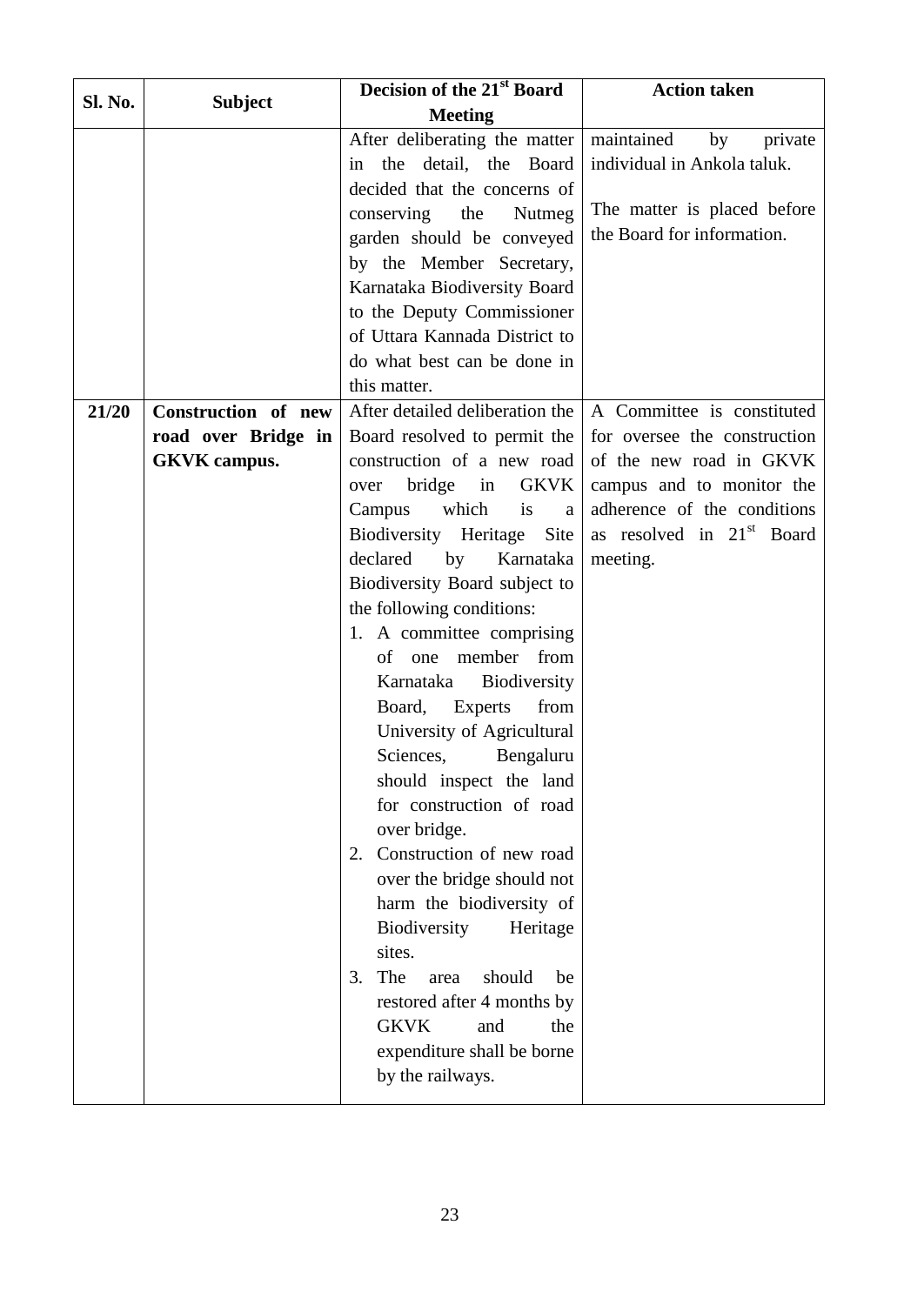| <b>Sl. No.</b> | <b>Subject</b>           | Decision of the 21 <sup>st</sup> Board                                                                                                                                                                                                                                                                                                                                                                                                                                                                                             | <b>Action taken</b>                                         |
|----------------|--------------------------|------------------------------------------------------------------------------------------------------------------------------------------------------------------------------------------------------------------------------------------------------------------------------------------------------------------------------------------------------------------------------------------------------------------------------------------------------------------------------------------------------------------------------------|-------------------------------------------------------------|
|                |                          | <b>Meeting</b>                                                                                                                                                                                                                                                                                                                                                                                                                                                                                                                     |                                                             |
|                |                          | The estate wing of the<br>4.<br>University of Agricultural<br>sciences will submit an<br>estimate for restoration of<br>the site in advance. The<br>Railways has to bear all<br>the<br>cost<br>for<br>the<br>restoration.                                                                                                                                                                                                                                                                                                          |                                                             |
|                |                          | The committee should keep<br>Member Secretary, Karnataka<br>Biodiversity Board informed<br>about the status of the project.<br>The Board further approved<br>the proposal for construction<br>the<br>of<br>temporary<br>level<br>crossing till the completion of<br>new road over bridge and<br>allows removal of 7 trees<br>required for the purpose<br>subject to provisions of<br>Karnataka Tree Preservation<br>Act.                                                                                                           |                                                             |
| 21/21          | Project on the river     | The matter was deliberated in                                                                                                                                                                                                                                                                                                                                                                                                                                                                                                      | As resolved, a letter has been                              |
|                | diversion of Netravati   | detail and it was felt that the                                                                                                                                                                                                                                                                                                                                                                                                                                                                                                    | addressed on dt 5 <sup>th</sup> March                       |
|                | <b>Yettinahole</b><br>ın | Karnataka Biodiversity Board                                                                                                                                                                                                                                                                                                                                                                                                                                                                                                       | 2014 to Principal Secretary,                                |
|                | <b>Western Ghats.</b>    | is not an appropriate forum to<br>address the issue and it would<br>dealt<br>by<br>the<br>best<br>be<br>of<br>Water<br>Department<br>Resources.<br>The<br><b>Board</b><br>therefore<br>directed<br>the<br>Member Secretary, Karnataka<br>Biodiversity Board to forward<br>the letter and its enclosures<br>received from the National<br>Biodiversity Authority to the<br>Principal<br>Secretary, Water<br>Department<br>for<br>resources<br>further<br>action<br>under<br>intimation<br>National<br>to<br>Biodiversity Authority. | Dept. of Water Resources the<br>Board for necessary action. |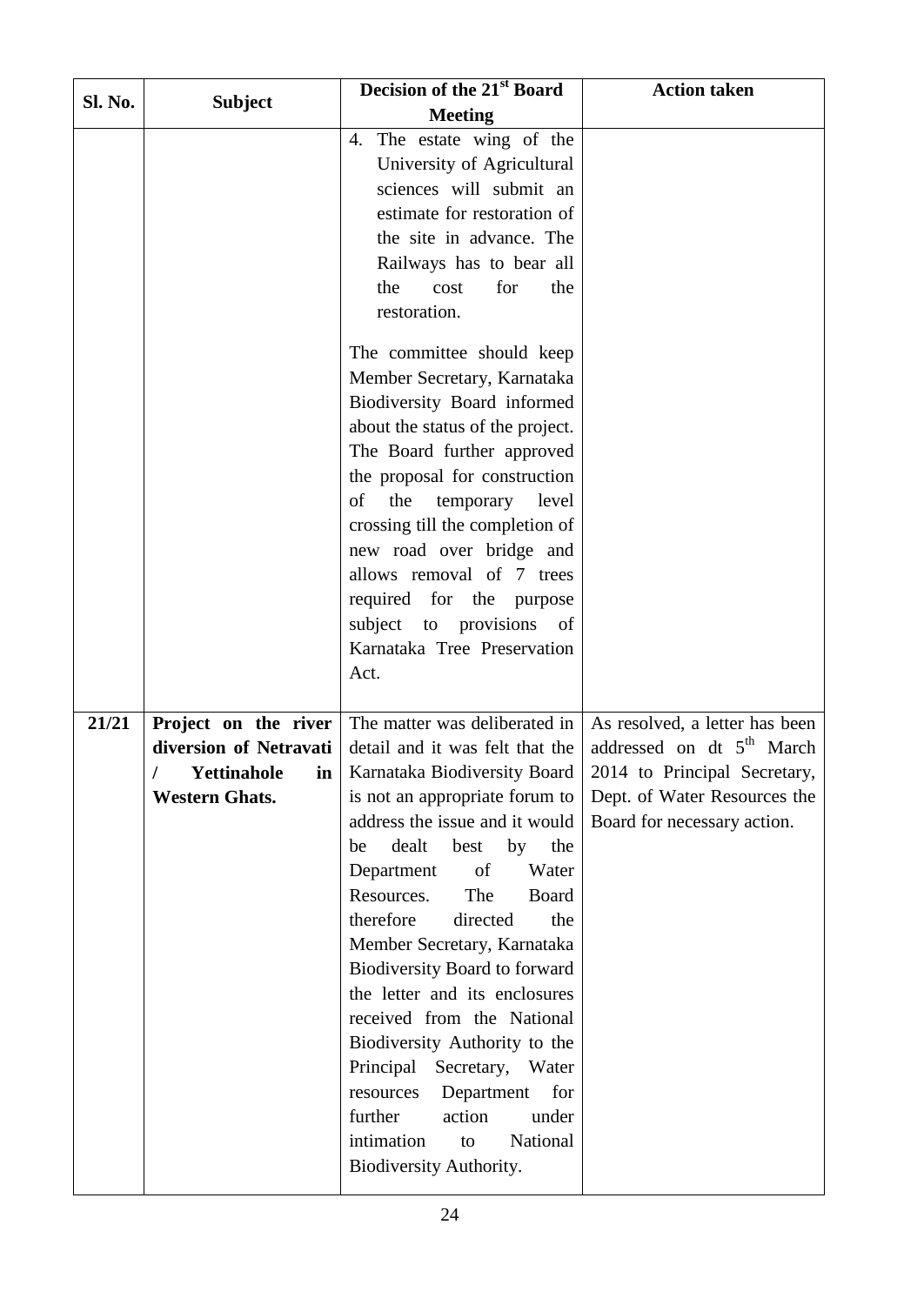| Sl. No. | <b>Subject</b>                         | Decision of the 21 <sup>st</sup> Board                     | <b>Action taken</b>                 |
|---------|----------------------------------------|------------------------------------------------------------|-------------------------------------|
|         |                                        | <b>Meeting</b>                                             |                                     |
| 21/22   | Formation of Expert                    | The Board deliberated the                                  | As resolved in the $21st$ Board     |
|         | Committee to review                    | in<br>detail<br>matter<br>and                              | Meeting,<br>the<br>Board            |
|         | the reports on various                 | authorized the chairman to                                 | constituted a committee for         |
|         | <b>Projects</b><br><b>of</b><br>the    | constitute a committee for                                 | each of the projects to review      |
|         | <b>Research/Studies</b>                | each<br>of<br>the<br>projects                              | draft report. The proceedings       |
|         | submitted by various                   | mentioned in the agenda with                               | of various committees are           |
|         | agencies.                              | at least one member of the                                 | enclosed as (Annexure-7).           |
|         |                                        | Board in each committee to                                 | Committees<br>All<br><sub>SO</sub>  |
|         |                                        | review the work carried out                                | constituted have met<br>and         |
|         |                                        | and submit their views for                                 | discussed the respective draft      |
|         |                                        | consideration of the Board.                                | reports, except the Committee       |
|         |                                        |                                                            | for project on "Integrated          |
|         |                                        |                                                            | <b>Ecological Carrying Capacity</b> |
|         |                                        |                                                            | Study of Uttara Kannada             |
|         |                                        |                                                            | District"<br>Dr.<br>T.V.<br>as      |
|         |                                        |                                                            | Ramachandra,<br>Principal           |
|         |                                        |                                                            | Investigator of the project         |
|         |                                        |                                                            | could<br>not<br>spared<br>time.     |
|         |                                        |                                                            | Meeting of the Committee to         |
|         |                                        |                                                            | review draft report submitted       |
|         |                                        |                                                            | by Dr. T.V. Ramachandra is          |
|         |                                        |                                                            | scheduled on 30.04.2014.            |
|         |                                        |                                                            | The matter is placed before         |
|         |                                        |                                                            | the Board for information           |
| 21/23   | Any subject with the $ 1 \text{.} Dr.$ | Swaminath<br>M.H.                                          | As<br>resolved,<br>Dr.<br>M.H.      |
|         |                                        | <b>permission</b> of the circulated a paper for perusal of | Swaminath, IFS (Rtd.) has           |
|         | Chair                                  | the Board members wherein he                               | been requested on $05/03/2014$      |
|         |                                        | has listed priority action to be                           | to submit project proposal          |
|         |                                        | taken by the Board. After some                             | indicating<br>the<br>financial      |
|         |                                        | deliberations,<br>the<br>Additional                        | implications,<br>expertise          |
|         |                                        | Chief Secretary, Forest, Ecology                           | available for work and timeline     |
|         |                                        | Environment Department<br>&                                | for its completion.                 |
|         |                                        | requested Dr. Swaminath to                                 |                                     |
|         |                                        | submit project proposals in                                |                                     |
|         |                                        | pursuance of his paper duly                                |                                     |
|         |                                        | indicating<br>the<br>financial                             |                                     |
|         |                                        | implications, expertise available                          |                                     |
|         |                                        | for work and timeline for the                              |                                     |
|         |                                        | same. This was endorsed by the<br>Board.                   |                                     |
|         |                                        | 2. It was decided that the next                            |                                     |
|         |                                        | Board meeting will be held on                              |                                     |
|         |                                        | 22/4/14 at 11A.M                                           |                                     |
|         |                                        |                                                            |                                     |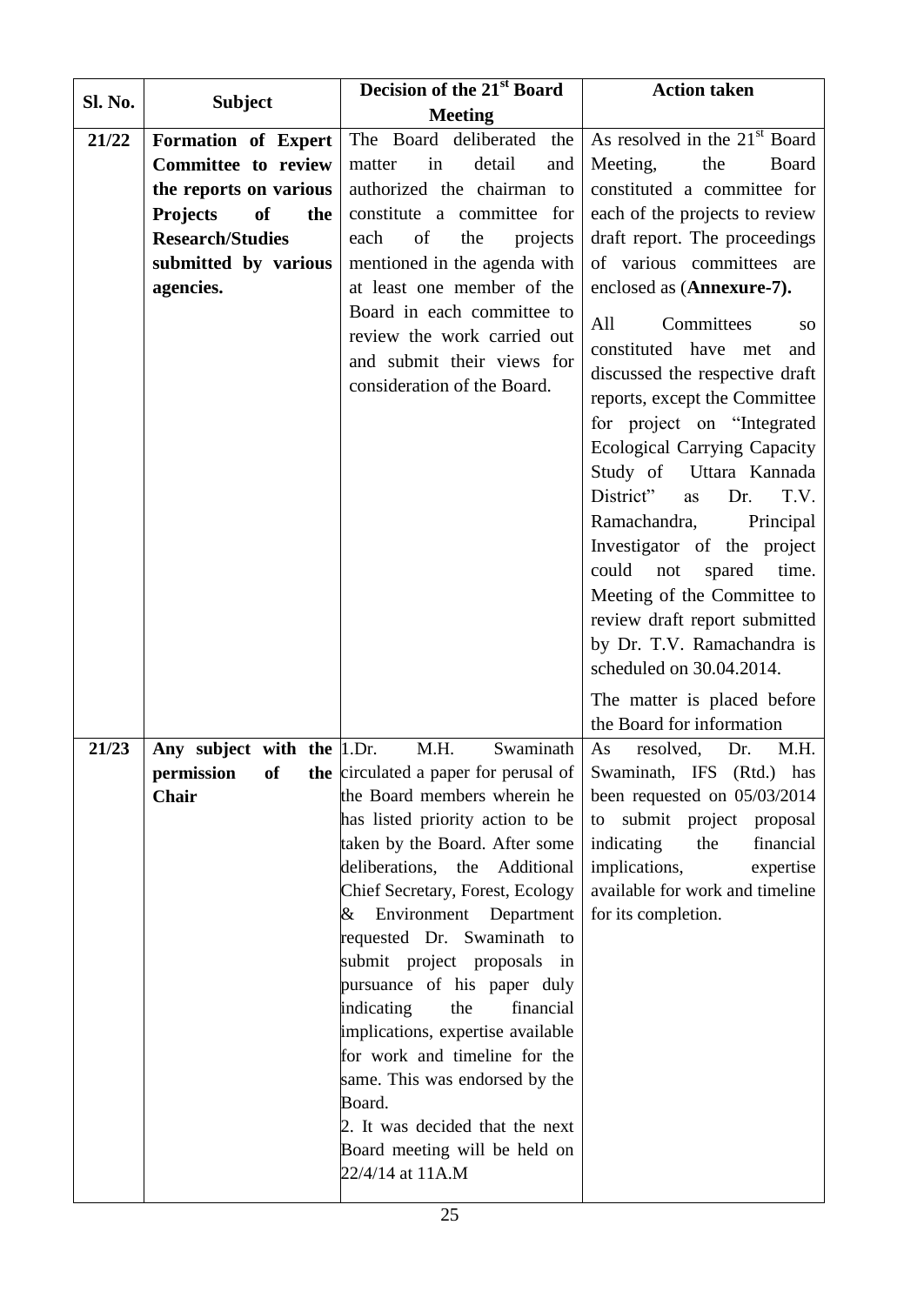#### **22/3 : Issues related to Access and Benefit Sharing :**

#### **1. On Scope and Coverage of the Biological Diversity Act:**

The Biological Diversity Act has been following main features:

- i. To regulate access to biological resources of the country with the purpose of securing equitable share in benefits arising out of the use of biological resource and associated traditional knowledge relating to biological resources.
- ii. To conserve and sustainably use Biodiversity and Biological resources.
- iii. To respect and protect traditional knowledge of local communities relating to Biodiversity.
- iv. To secure sharing of benefits with local people as conservers of bio-resources and holder of knowledge and information relating to the use of bio-resources
- v. Conservation and development of areas of importance from the status of biological diversity by declaring them as biological diversity heritage site for protection and rehabilitation of threatened species.
- vi. Involvement of Institutions and State Governments in the broad scheme of the implementation of the Biological Diversity Act through constitution of State Biodiversity Boards (SBB) and Biodiversity Management Committees (BMC).

Some good research and studies have been done on the conservation of the biodiversity by this Board. However, nothing much could be achieved on sustainable use and benefit sharing aspect of the Act. This is an all India phenomenon and all the States are grappling with the nitty-gritty of the legal provisions. It is mainly because of the fact that the total scope of some of the provisions of the Biodiversity Act and the terms used therein are not fully clear. Some such provisions of the act are quoted below.

**Biological Diversity Act, 2002 Section 2 (c):** *"Biological resources" means plants, animals and micro-organisms or parts thereof, their genetic material and by-products (excluding value added products) with actual or potential use or value, but does not include human genetic material;*

**Biological Diversity Act, 2002 Section 2 (f):** *"Commercial utilization" means end users of biological resources for commercial utilization such as drugs, industrial enzymes, food flavors, fragrance, cosmetics, emulsifiers, oleoresins, colors, extracts and genes used for improving crops and livestock through genetic intervention, but does not include conventional breeding or traditional practices in use in any agriculture, horticulture, poultry, dairy farming, animal husbandry or bee keeping;*

**Biological Diversity Act, 2002 Section 7** (*Prior intimation to State Biodiversity Board for obtaining biological resource for certain purposes): No person, who is a citizen of India or a body corporate, association or organization which is registered in India, shall obtain any biological resource for commercial utilization, or bio-survey and bio-utilization for commercial utilization except after giving prior intimation to the State Biodiversity Board concerned;*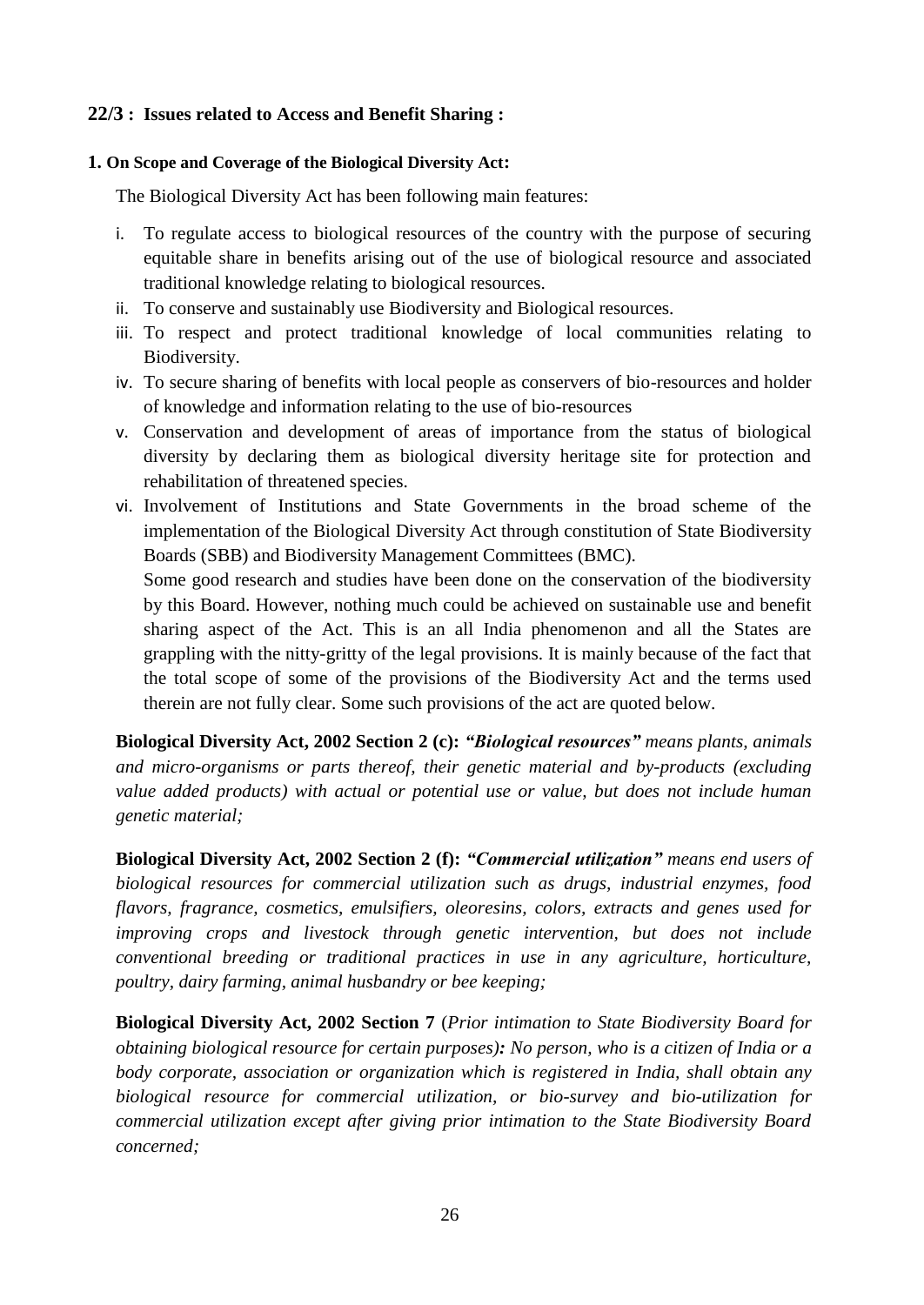*Provided that the provisions of this section shall not apply to the local people, communities of the area, including growers and cultivators of biodiversity, and vaids and hakims, who have been practicing indigenous medicine.*

**Biological Diversity Act, 2002 Section 23** – *The functions of the State Biodiversity Board shall be to –*

- *a) Advise the State Government, subject to any guidelines issued by the Central Government, on matters relating to the conservation of biodiversity, sustainable use of its components and equitable sharing of the benefits arising out of the utilization of biological resources;*
- *b) Regulate by granting of approvals or otherwise requests for commercial utilization or bio-survey and bio-utilization of any biological resource by Indians;*
- *c) Perform such other functions as may be necessary to carry out the provisions of this Act or as may be prescribed by the State Government.*

#### **Biological Diversity Act, 2002 Section 24 –**

- *1. Any citizen of India or a body corporate, organization or association registered in India intending to undertake any activity referred to in section 7 shall give prior intimation in such form as may be prescribed by the State Government to the State Biodiversity Board.*
- *2. On receipt of an intimation under sub-section (1), the State Biodiversity Board may, in consultation with the local bodies concerned and after making such enquiries as it may deem fit, by order, prohibit or restrict any such activity if it is of opinion that such activity is detrimental or contrary to the objectives of conservation and sustainable use of biodiversity or equitable sharing of benefits arising out of such activity: Provided that no such order shall be made without giving an opportunity of being heard*

*to the person affected.*

*3. Any information given in the form referred to in sub-section (1) for prior intimation shall be kept confidential and shall not be disclosed, either intentionally or unintentionally, to any person not concerned thereto.*

It can be seen that the definition of the word 'Biological resources' includes all living forms, parts thereof, their genetic material etc. Hence it may include a wide range of species and their products from rice, pulses or vegetables, fossil fuels like coal and petroleum which are from a biological origin get included. There is, however, exclusion provided under section 40 of the Act. Central Government in consultation with National Biodiversity Authority has the powers to declare that the provisions of the act shall not apply to any items including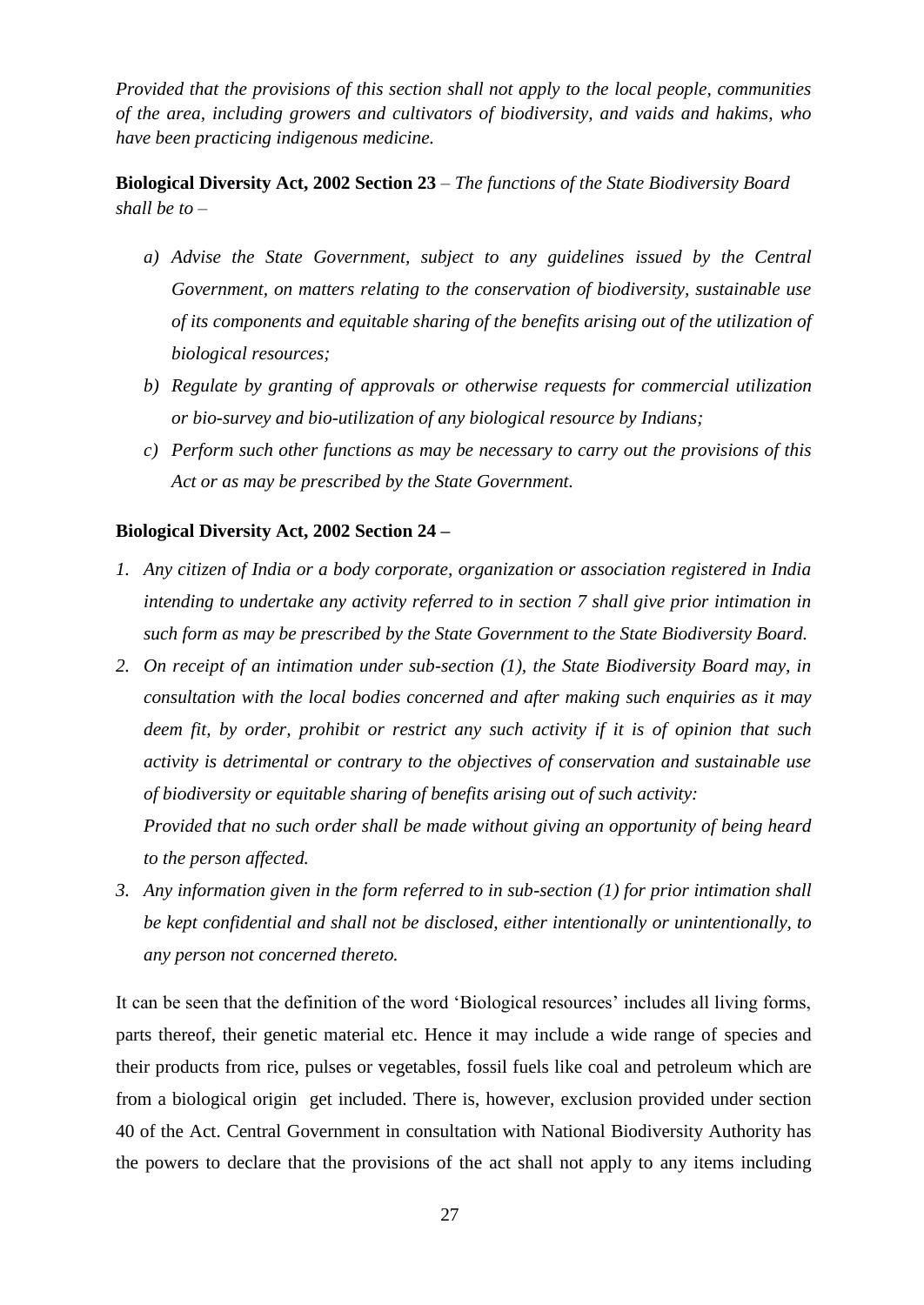biological resources normally traded as commodities. The Central Government has brought out a notification No: 2726 (E) dt.26.10.2009 listing 190 items. (**Annexure-8).**

However, the number of remaining species is still very high giving wide scope to the Act. This scope need to be defined by the Board.

Similarly it is not clear whether the word 'organization' used in Section 7 will include Government Departments and Government Corporations also. If the Government Departments and Corporations are to be included, then all such Departments and Corporations using or accessing Biomaterial, such as forest, fisheries, horticulture, sericulture, agricultural universities or traditional universities when accessing biomaterial may have to submit Form-1 and obtain permission of State Biodiversity Board. Further it can be seen that, the powers to pass any order regarding equitable sharing of benefits for the utilization of a biomaterial or bio-resource arises from Section 24, albeit indirectly. Hitherto, effort in this Board has been to obtain Form-1 from ayurvedic pharmaceutical industries for utilizing biomaterial. However if all the bio-resources are to be covered within the act then the following industries may have to be included:

**1. Plant based industries** (includes agricultural crops and forest resources).

#### **A. Agro based**.

- i. Tea and coffee
- ii. Secondary metabolites (Papain from papaya)
- iii. Bio-fertilizers and Bio-fuels.
- iv. Textiles cotton based industries and garments.
- v. Coir industries
- vi. Cashew processing units
- vii. Essential and Aromatic oils.
- viii.Tobacco
- ix. Decorative (bouquets)
- x. Soaps and detergents.
- xi. Cosmetics
- xii. Bio-pesticides
- xiii.Food and beverages
	- a. Biscuits
	- b. Chocolates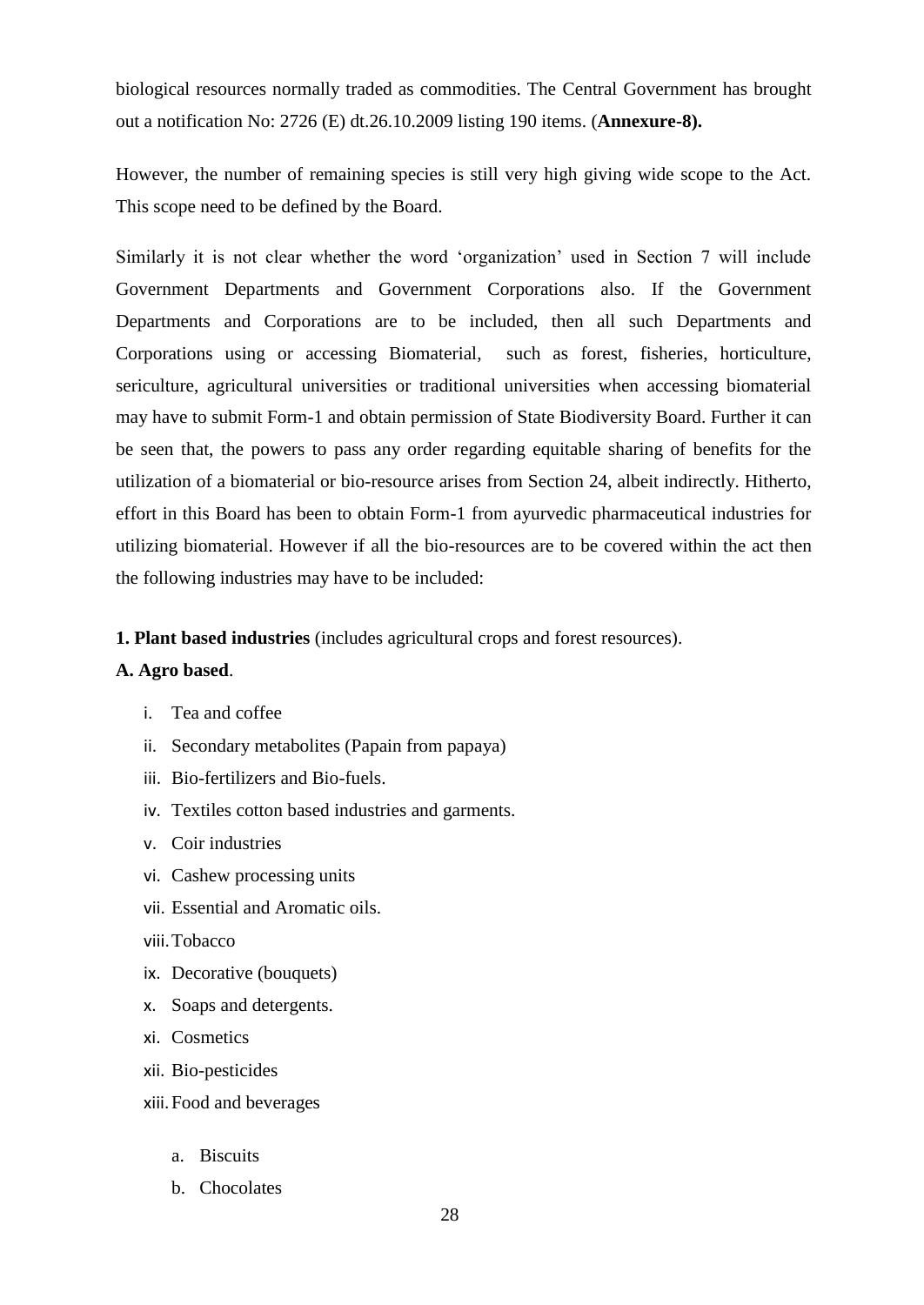- c. Ice cream
- d. Juice
- e. Breweries
- f. Snacks
- g. Ketchups and Pickles
- h. Soya based industries.
- i. Sugar industries.

#### **B. Timber and Non- timber products**

- i. Furniture manufacturers
- ii. Paper and Pulp
- iii. Paints and Varnishes
- iv. Rubber, Tannins, Gums, Resins and oleoresins
- v. Fibers and Floss.
- vi. Natural Colors and Dyes
- vii. Incense sticks and Garlands
- viii.Essential and Aromatic oils
- ix. Match box, Pencils
- x. Toys and Handicrafts
- xi. Plywood industry
- xii. Cellulose and Starch
- xiii.Bamboos and reeds, Canes/Rattans, Lantana.
- xiv.Bio-plastics.

#### **2. Faunal resources:**

- i. Honey Bee (wax) and Lac insect
- ii. Woolen
- iii. Leather
- iv. Fragrance
- v. Fish fertilized
- vi. Dairy and Sericulture
- vii. Food
- viii.Venom
- ix. Bio-pesticides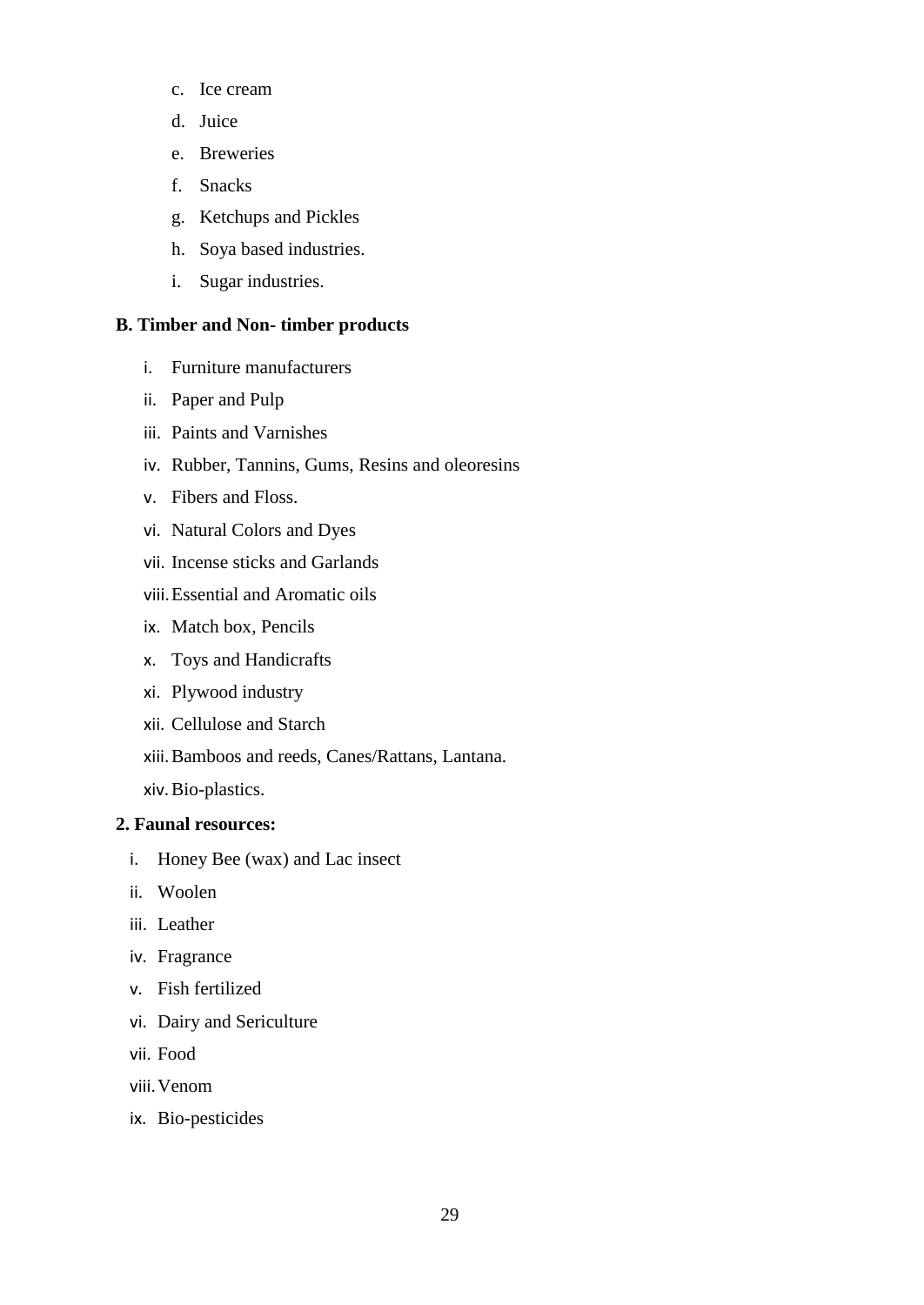#### **3. Microorganism based:**

- i. Vaccines and Antibiotics
- ii. Protein and enzymes
- iii. Food industry

#### **4. Mining:**

- i. Minerals and ores.
- ii. Sand mining

The list, though exhaustive, is not complete and many more may have to be added. The Madhya Pradesh State Biodiversity Board has attempted an interpretation of the aforesaid Sections of the Act, a copy of which is enclosed as (**Annexure-9).**

In view of the above the Board is requested to deliberate on the meaning of the various words and Sections mentioned above and to set the scope and limit for the coverage of the Act.

### **2. Incomplete reporting in Form-I**

*Section 7 of the Biological Diversity Act, 2002 states that "No person, who is a citizen of India or a body corporate, association or organization which is registered in India, shall obtain any biological resource for commercial utilization, or bio-survey and bio-utilization for commercial utilization except after giving prior intimation to the State Biodiversity Board concerned:*

*Provided that the provisions of this section shall not apply to the local people and communities of the area, including growers and cultivators of biodiversity, and vaids and hakims, who have been practicing indigenous medicine."*

The Biological Diversity Rule provides for the format in which any person intending to obtain any biological resources and its associated knowledge for research or for commercial utilization needs to provide prior intimation to the Board. Notices have been issued to the users of biological resources mostly Ayurvedic drug manufacturers for submitting the information in Form-I.

1. The information has been received from many companies, though there are defaulters too. Even those who have submitted Form-I have failed in giving information about the locations from where the bio-resources are removed. None of the resource users are giving the name of the Gram Panchayat from where they are obtaining the bio material. As per section 41(2) of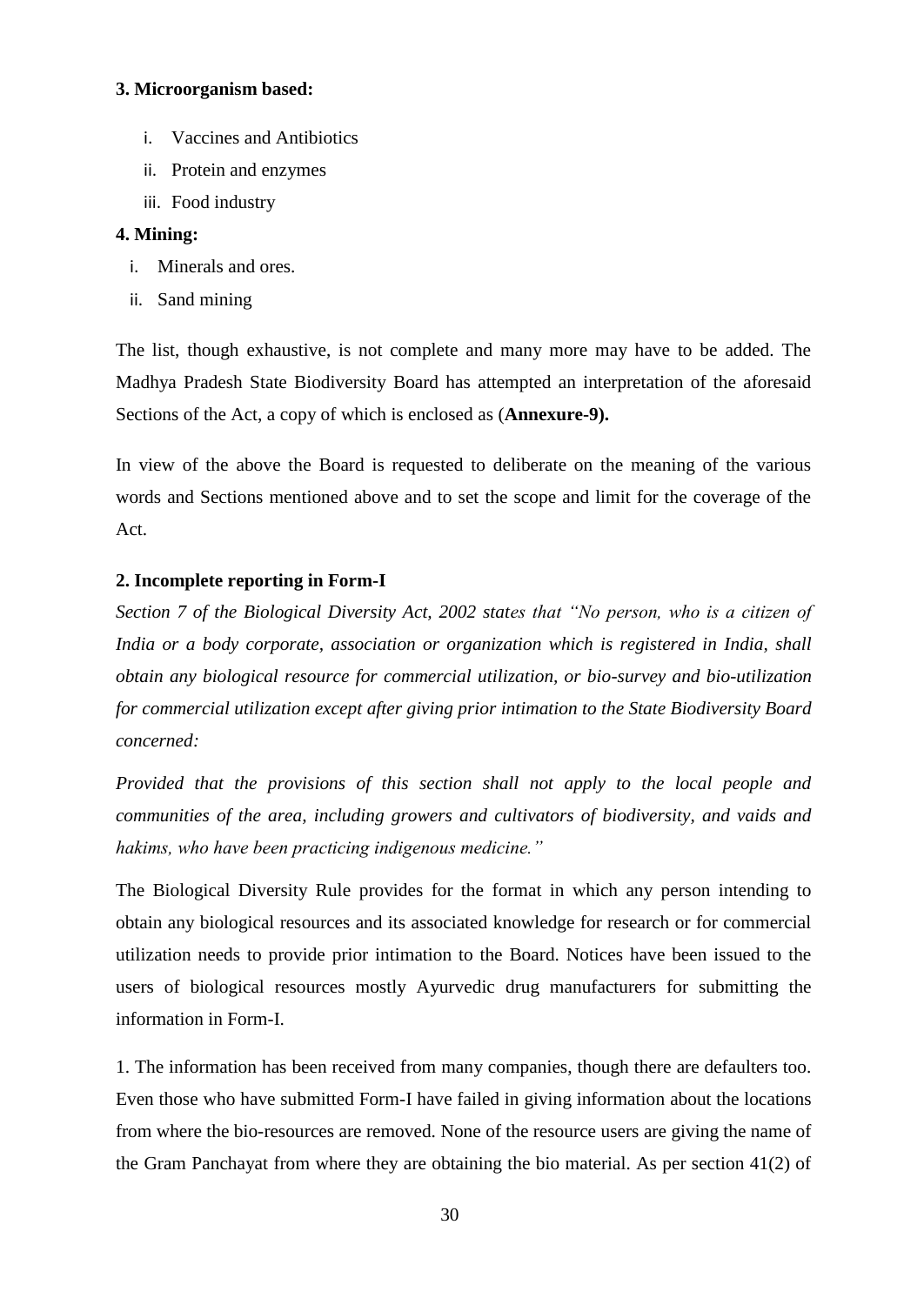the Biological Diversity Act, 2002, Board needs to consult Biodiversity Management Committees (BMCs) of the Gram Panchayat from where the bio-resource is used. In absence of information about the BMC, it is not possible to consult the BMC before taking any decision. This also results in violation of section 41(3) of the Biological Diversity Act, 2002 which empowers BMCs to levy collection fees from any person for accessing or collection of any bio-resource for commercial purpose. On questioning some of the companies have stated that they obtain bio-material from a supplier and hence they are unable to indicate the source of collection. (One sample reply is **Annexure-10).**

This is submitted to Board for deliberation and further guidance.

#### **22/4 : Travelling Allowance of KBB Employees :**

The Board has wide spread work throughout the state for conducting awareness training programs, Preparation of People Biodiversity Registers, constituting Biodiversity Management Committees etc. There are two types of staff in the Board. The TA of permanent staff is regulated by KCSR. While the admissibility for travelling is reasonable, the entitlement for stay outside a Government Guest House is too less. Further, the technical staff are mostly on contract and it becomes difficult to apply KCSR for them. Therefore, following proposal for TA of contract employees and for reimbursement of Hotel Bills for contract and permanent employees is submitted.

- I. Since the contract Employees receive a consolidated sum which does not fall in the categories mentioned in the KCSR. Following entitlement for journey by train/ bus may be adopted:
- 1. Those draw a salary above Rs. 25,000/-

2 A Class railway and any Bus

- 2. Those draw a salary above Rs. 14,000/ to 25,000/- 3A Class Railway and any Bus
- 3. Those drawing less than Rs. 14,000/- Sleeper class or non AC Bus

In exceptional cases, the Chairman, Karnataka Biodiversity Board may approve the reimbursement of actual expenditure incurred by an employee if higher amount is paid over and above the admissible limit.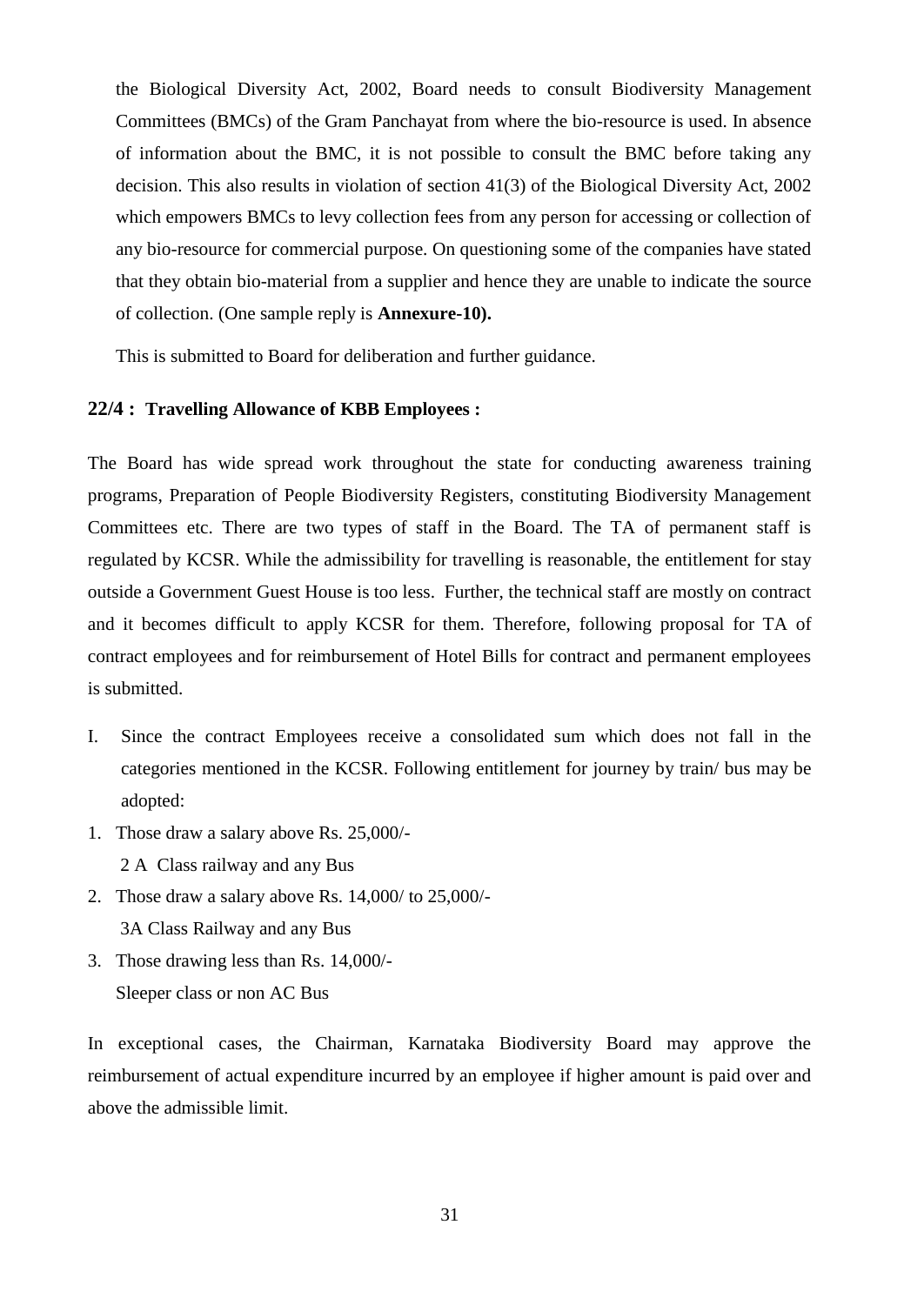II. It is proposed to adopt the entitlement of officials of Government of India for reimbursement

of expenses incurred on stay in hotel for the permanent staff deputed to the Board.

## (**Annexure-11).**

| <b>Grade Pay</b>                       | <b>Daily Allowance</b>                        |
|----------------------------------------|-----------------------------------------------|
| Officers drawing grade pay of Rs.      | Reimbursement for Hotel accommodation / guest |
| $10,000/$ - and above and those in pay | house of up-to Rs. 5000/- per day.            |
| scales of $HAS -$ and above            |                                               |
| (Including Chairman of the Board)      |                                               |
| Officers drawing grade pay of Rs.      | Reimbursement for Hotel accommodation / guest |
| 7,600/- to Rs. 8900/-                  | house of up-to Rs. 3000/- per day.            |
| Officers drawing grade pay of Rs.      | Reimbursement for Hotel accommodation / guest |
| 5,400/- to Rs. $6,600/$ -              | house of up-to Rs. 1500/- per day.            |
| Officers drawing grade pay of Rs.      | Reimbursement for Hotel accommodation / guest |
| 4,200/- to Rs. 4,800/-                 | house of up-to Rs. 500/- per day.             |
| Officers drawing grade pay of below    | Reimbursement for Hotel accommodation / guest |
| $Rs. 4,200/-$                          | house of up-to Rs. 300/- per day.             |

#### **For staff of Karnataka Biodiversity Board:**

- 1. Those drawing salary of Rs. 14,000/- & above Rs. 1000/- per day
- 2. Those drawings salary below Rs. 14,000/- Rs. 500/-per day

The reimbursement of the expenses shall be on actual basis subject to production of Hotel Bills.

### **III. Reimbursement of mobile charges**

For Officers on deputation - Limit of Reimbursement

1. All Officers on deputation - As per their entitlement in Parent Department

2.Contract staff of Karnataka Biodiversity Board - Rs. 300/- per month.

### **22/5 : Declaration of Eco-Sensitive Zones in the Kaveri Basin:**

During meeting of the Lok Adalat in Mysore, Dr. A.N. Yallalpa Reddy, The Honorable Member of High Court Legal Services Committee has asked the Regional Commissioner, Mysore ivision to declare 300 Mtrs stretch of land on either side of the Kaveri river as Eco - Sensitive zone.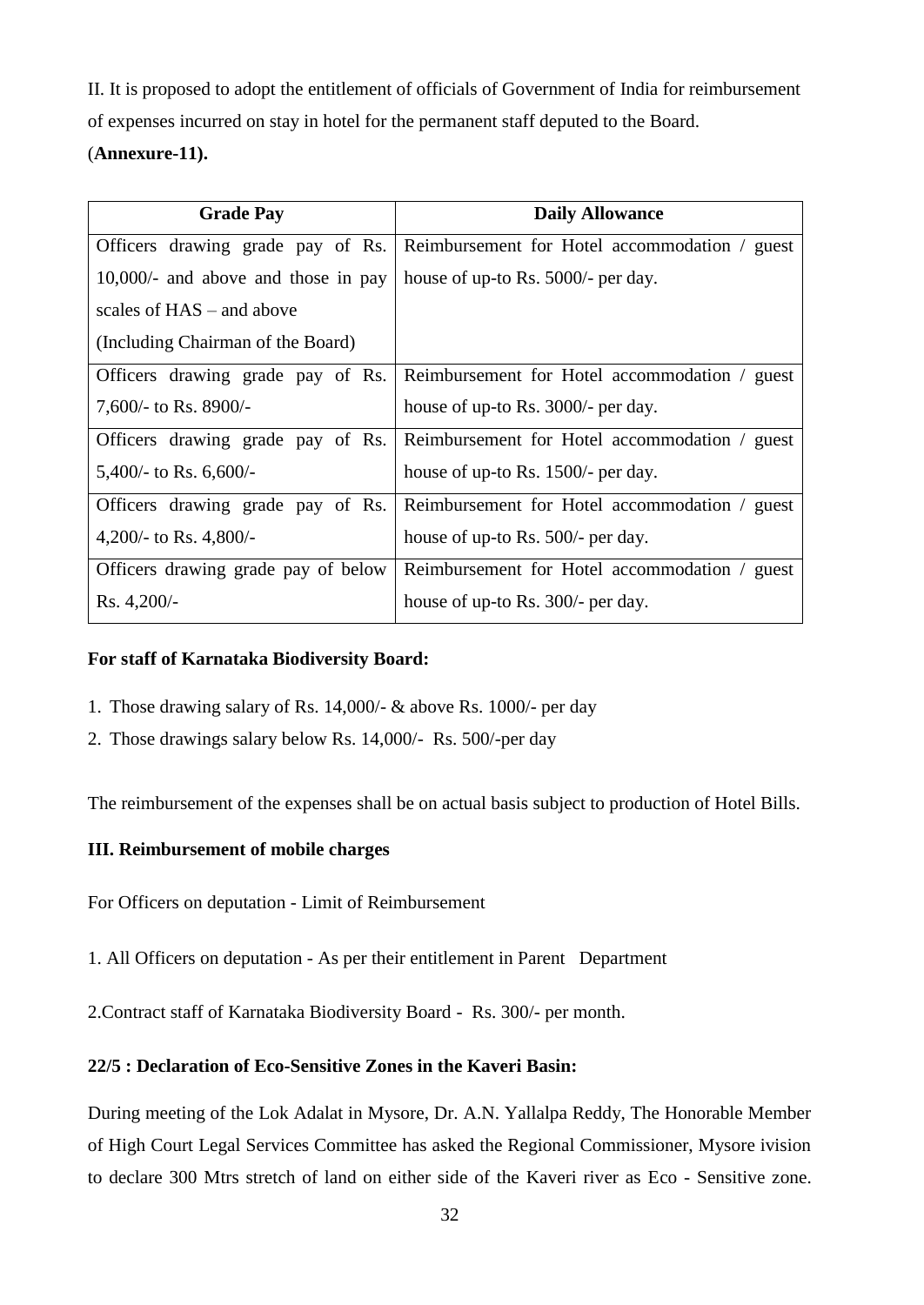Government of Karnataka has asked the Board to relook the matter and to submit the report on rejuvenation of wetlands of either side of the Kaveri river and to declare this area as Eco– Sensitive zone. The subject was discussed in the Expert Committee meeting held on 16.04.2014. The members, after detailed deliberations, suggested that, this task is multidisciplinary which involves departments like Minor Irrigation, Revenue, Forests, Karnataka State Pollution Control Board, Lake Development Authority etc. This is a huge task and studies must be carried out before initiating the any action. Therefore, the government may be advised to constitute a multidisciplinary Authority/team to look into the issues. Copy of the proceeding is enclosed for ready reference.

The matter is placed before the Board deliberation and necessary guidance.

#### **22/6 : Projects for French Government Finance :**

'The Agency for Development' a French donor agency considers the projects on Biodiversity and Urban development for funding. Government of Karnataka has asked the Board to submit a project for funding from donor agency. Since the project is multidisciplinary, concerned organizations have been asked to submit the activities required for funding. They have submitted Research/ Study needs in different disciplines. Dr. Shankar, Director for Research GKVK was requested to scrutinize the projects submitted by different organizations. He found that they were not of any substance.

Later, Dr. Ramakrishna, Ex-Director, Zoological Survey of India was entrusted the work of preparation of the project. Dr. Ramakrishna has prepared the project on Coastal Biodiversity. He had held the meetings and taken wider consultation from different stake holders. Based on this, he had suggested activities to be taken up for protecting the Coastal Eco System. The draft project is sent to the Dr. A. K. Ghosh, Director, Centre for Ecology and Development, Kolkata for comments. The activities recommended in the Project are enclosed in (**Annexure-12).** 

The matter is placed before the Board deliberation and necessary guidance.

#### **22/7 : Appointment of Legal Consultant:**

Following legal issues needs to be addressed by the KBB urgently.

- 1. Certain clarification about the Biological Diversity Act 2002, specially Access and Benefit sharing.
- 2. Karnataka Biological Diversity Rules needs to be framed regarding prosecution of offenders.